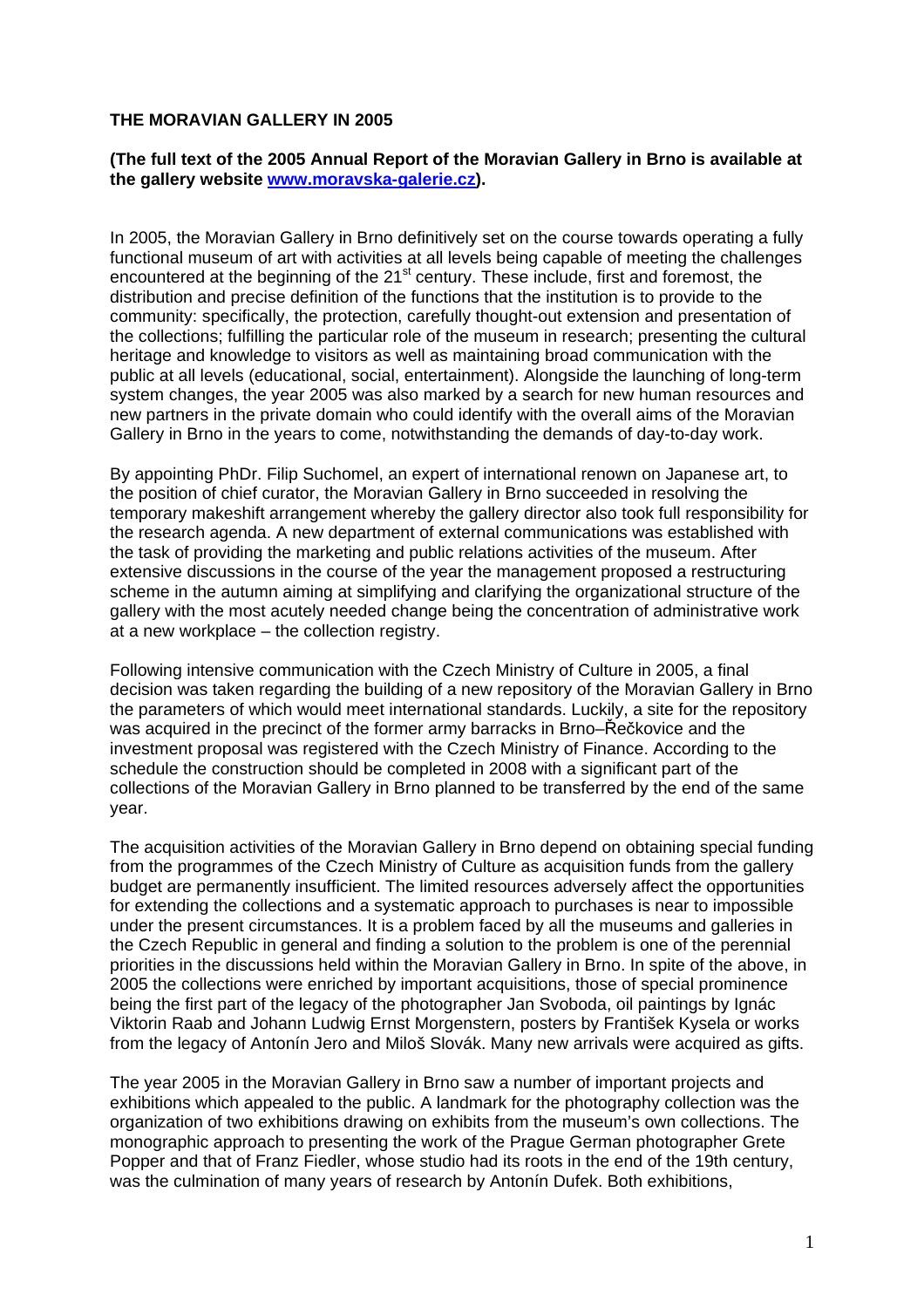repeatedly shown by institutions at home and abroad, were accompanied by publications which received the Photographic Publication Award, 2005. The exhibition Useful and Beautiful. Silver in Vienna and the Habsburg Monarchy in 1780–1920, taking stock of and classifying material from the collections of the Moravian Gallery in Brno could not have taken place without a grant by the Czech Ministry of Culture, as was the case with two exhibitions mentioned above. It was also accompanied by a scientific catalogue. An equally important undertaking was the first retrospective of the painter Jan Merta, an artist until then known only to the cognoscenti, re-shown at the East Bohemian Gallery in Pardubice. It was this monographic exhibition which lay behind the awarding of the Personality of Year 2005 Award being given to Jan Merta by experts, traditionally announced by the Galerie Klatovy/Klenová. In 2005, the Moravian Gallery in Brno organized two important presentations of contemporary Welsh art as an expression of its orientation to analogical cultural enclaves in Europe. A solo exhibition by the Welsh artist Peter Finnemore, who in the same year represented his country at the Venice Biennale, and a group project Flourish/Art from Wales were supported by the British Council in Prague, Wales Arts International and the Czech Ministry of Culture. The projects taken over from other institutions and favourably received by the public included a retrospective of Václav Špála. Between the Avant-garde and Livelihood, the exhibition Skála v Morgalu or the first large presentation of the work of Milan Knížák in Brno since 1989. Exhibitions of graphic design staged by the graphic design collection team for the "Ambit" of the Governor's Palace of the Moravian Gallery in Brno are very successful as is the re-focused programme of presentations of the youngest generation of artists in the Atrium of the Pražák Palace which is now on a firm footing and has received the recognition it deserves.

The Moravian Gallery in Brno continued, in 2005, its international collaboration schemes using European Union grants. The Message of Colours, Shape and Thoughts… project had won a grant from the European Commission within the Culture 2000 programme and was also supported by funding from the Czech Ministry of Culture. This project, undertaken in collaboration with the National Gallery in Budapest and the Federal Heritage Protection Office in Vienna, focused on the rescue and restoration of the remarkable Church of the Whipped Saviour in Dyje near Znojmo as unique evidence of the exceptional artistic invention of F. A. Maulbertsch and the artists from his circle. Results of the research were presented at the international conference Baroque Mural Painting in Central Europe taking place in Brno and Prague. Restoration work in the Dyje church is to be continued in 2006. Yet another outcome of the project is a multi-lingual monograph identifying the place of this monument in the broad European context.

Abroad, the Moravian Gallery was successfully presented by re-showing some of its exhibitions: The World of Stars and Illusions. Czech Film Poster in the 20th Century and Stefan Sagmeister – A Rebel in Graphic Design were introduced in Bratislava, while the former was later also on show in Munich. Grete Popper – Photographs from the Inter-war Period was reprised in Berlin. The gallery contributed by loaning items to several exhibitions, among others, to the prestigious exhibition Prague, The Crown of Bohemia 1347–1437, taking place in the autumn of 2005 at The Metropolitan Museum of Art, New York.

Discussions, initiated by the Czech Ministry of Culture, with the town of Brtnice and the Museum of Decorative Arts in Vienna concerning the taking over of responsibility for managing the Native House of Josef Hoffmann in Brtnice continued throughout 2005. The interest on the part of the Moravian Gallery in Brno regarding this outstanding heritage monument springs from its endeavour to capture the complexity of art culture, including the care for architectural heritage and as a natural consequence of seeking long-term collaboration with prominent institutions from abroad. Similar reasons underlined the declaration of the gallery's interest in acquiring the villa that Dušan Samo Jurkovič designed for himself in Brno–Žabovřesky. It is appreciated that the gallery's efforts are positively received and find support on the part of its founder.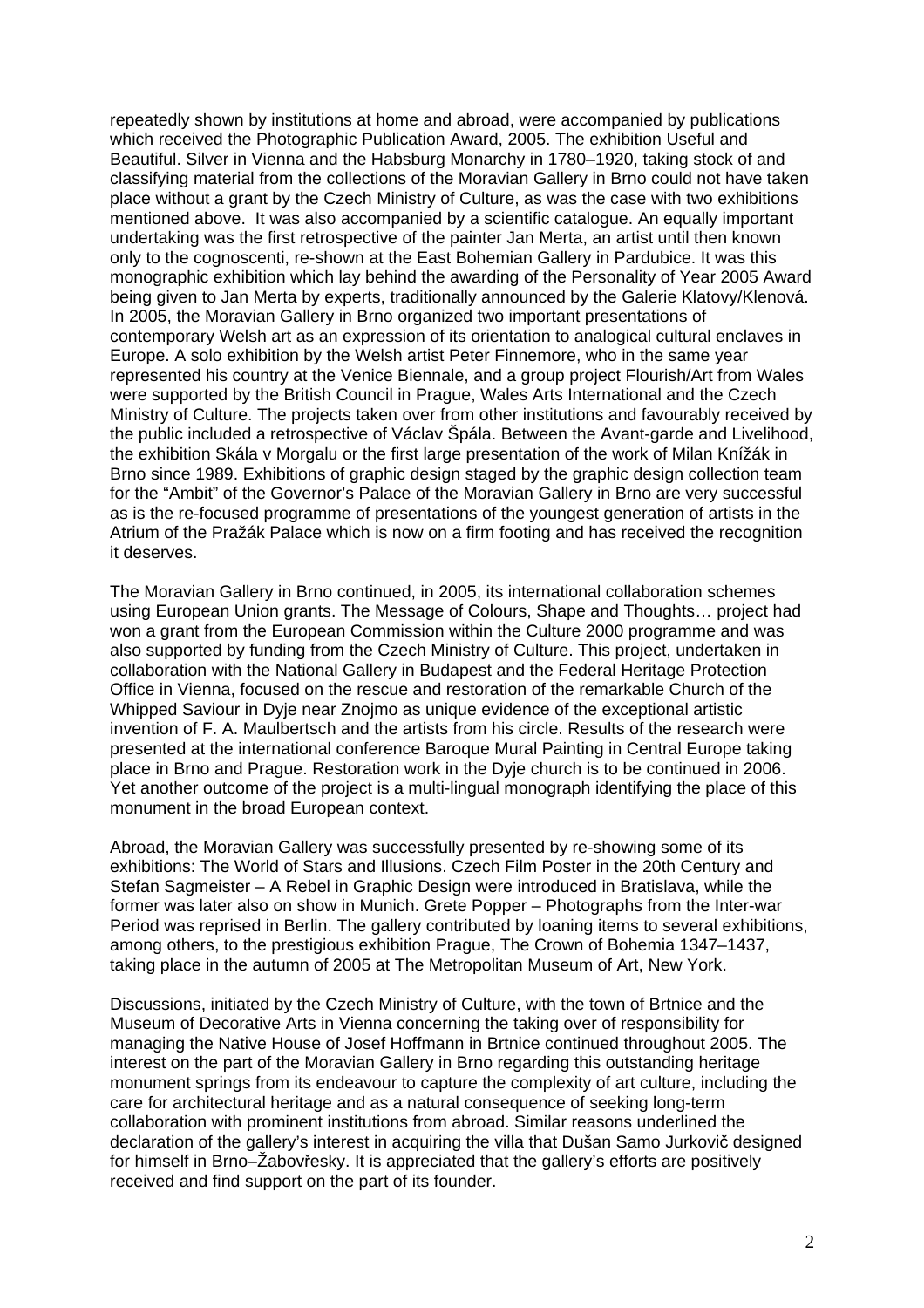An important turning point in the process of reinforcing the position of the Moravian Gallery in Brno was its closely working together with excellent graphic designers building on the experience in this art culture domain from organizing the International Biennale of Graphic Design. The collaborators included, for example, Rostislav Vaněk, Robert V. Novák, Alan Záruba, Radim Peško and Adam Macháček. This is clearly one of the reasons behind the success of the Moravian Gallery in Brno in the Most Beatiful Books of 2005 competition, claiming two first prizes and having another publication short-listed.

After the surprisingly good result of the first Museum Night in 2004 the Moravian Gallery in Brno was joined by other Brno museums with the aim of preparing together the Museum Night 2005, which met with extraordinary public success. Alongside the celebration of the International Museums Day, this new and attractive form of approaching members of the public who find their way to a museum or gallery only with difficulty provided an opportunity to parade the awareness of the unity of the cultural institutions (irrespective of the fact that they might have a different founder) and their ability to efficiently work together. From the total number of fifty thousand participants, more than ten thousand visited the Moravian Gallery in Brno.

The key problem, which cannot be resolved by the Moravian Gallery in Brno alone, and which becomes more and more acute every year, is the pending reconstruction of the Governor's Palace as the site of the collection and permanent exhibition of Old Masters and by its location and historical value a landmark on the cultural map of Brno. For years, numerous schemes of the possible funding and future use of the palace have been proposed with the hope of convincing fund managers in the Czech Republic and abroad of the necessity and urgency of its, admittedly difficult, reconstruction.

Setting aside minor modifications, the long-term failure of the cultural domain to keep up with other employment areas with regards to remuneration was felt to be unsatisfactory. This represents a sensitive social problem, given the fact that remuneration cannot be used as an efficient tool for personnel management. Several discussions held with the officials from the Czech Ministry of Culture resulted in including the previous continual budget modifications into the basic budget for the next years.

Looking back at the year 2005, we are very proud of what was achieved, in spite of the lingering problems – in purely economic terms the Moravian Gallery in Brno closed the year with a balanced result, the number of visitors per year grew by more than ten per cent exceeding the one hundred thousand visitor mark. The projects by the institution are highly praised by experts and this is clearly recognised by more and more people. All that remains is to praise the incredible amount of work put in by the individual staff members, from researchers to the technical staff. Their drive and commitment to the institution is often exemplary and many opportunities opening to the Moravian Gallery in Brno would be impossible without their abilities, professionalism and enthusiasm.

# **Personnel representation**

In 2005 the Moravian Gallery in Brno had altogether 143 permanent employees (converted number), of which 64 were specialists.

The organization scheme of the Moravian Gallery in Brno with heads of departments and curators of collections:

Director of the MG Marek Pokorný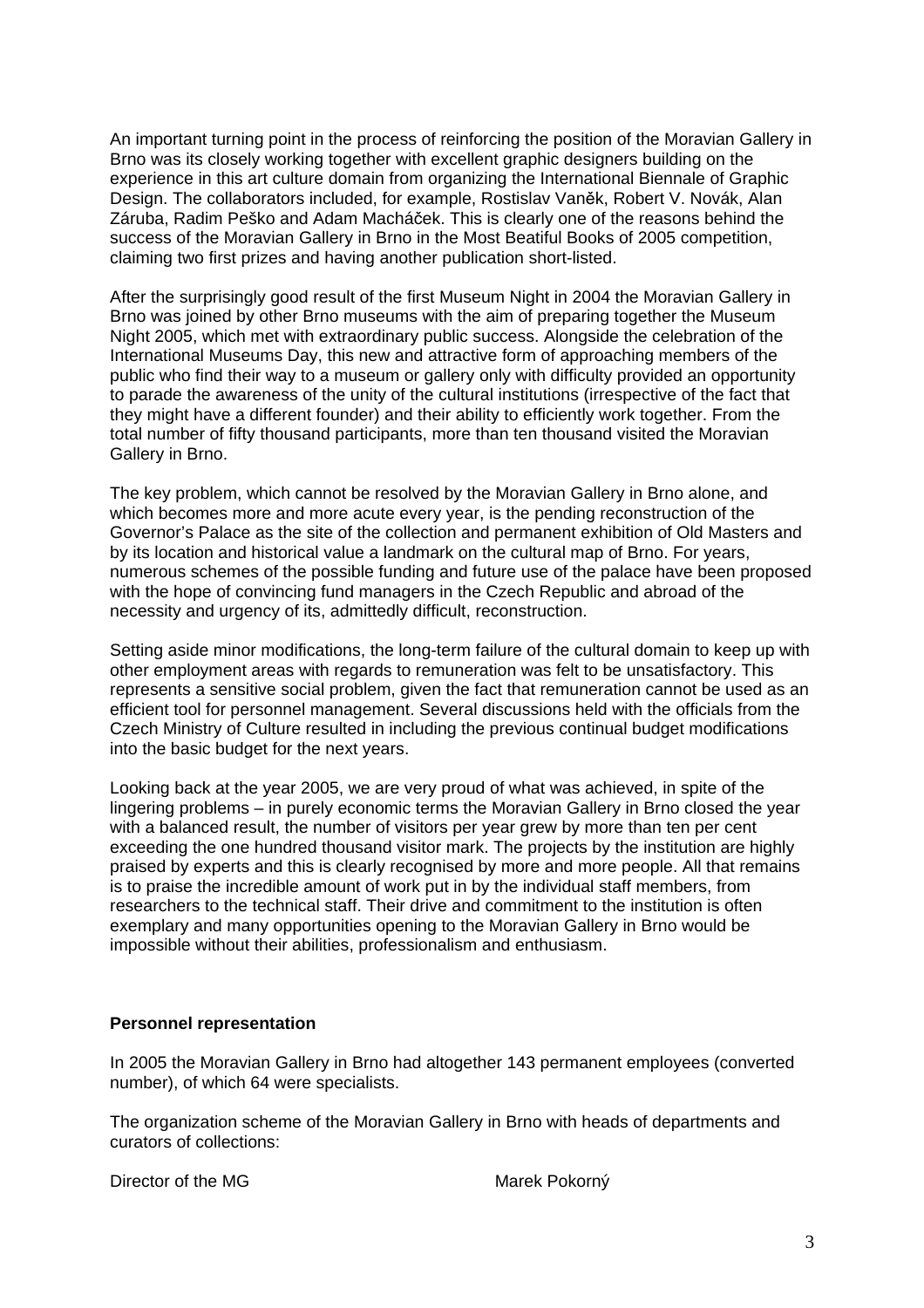Secretary of the MG **PhDr.** Kateřina Tlachová (deputy director) Director's Section Director's Secretariat - PhDr. Kateřina Tlachová PR and Media Department - Simona Juračková Security Department - ing. Milan Říha Investment Manager **Access 1986** - Richard Mysík Section of collections - PhDr. Filip Suchomel Early Art Department - PhDr. Kateřina Svobodová Collection of Gothic and Renaissance Painting and Sculpture, Collection of Baroque Painting **- Mgr. Zora Wörgötter (maternity leave)** / / Mgr. Petr Tomášek (assistant) Collection of Renaissance and Baroque Drawing and Graphics - Mar. ing. Zdeněk Kazlepka, Ph.D. Collection of 19th Century Art - PhDr. Kateřina Svobodová Department of 20th Century Art - Marek Pokorný Collection of Modern Painting and Sculpture - Mgr. ing. Ivo Binder Collection of Contemporary Painting and Sculpture and Collection of Artworks for the Blind and Visually Impaired **Agricus Community Community** - Mgr. Yvona Ferencová Collection of Modern and Contemporary Drawing and Graphics **- Markov** - Markov Petr Ingerle Department of Applied Arts - PhDr. Filip Suchomel Collection of Precious and Common Metals - Mgr. Anna Grossová (assistant) Collection of Ceramics, Porcelain, and Collection Oriental Artworks - PhDr. Filip Suchomel Glass Collection **Collection** - Mgr. Markéta Tronnerová Collection of Furniture and Wooden Artworks, and Collection of Textile and Clothing<br>
Graphic Design Department<br>
- PhDr. Marta Sylvestrová Graphic Design Department Photography Department - PhDr. Antonín Dufek, Ph.D. - Mgr. Jiří Pátek (assistant) Export Permits Agenda - PhDr. Kateřina Svobodová, - PhDr. Miroslav Ambroz Section of the Other Major Activities - PhDr. Kateřina Tlachová Restoration Department<br>Communications Department<br>Communications Department<br>Communications Department Communications Department Library **Europe Access 1988** - PhDr. Hana Karkanová Collection of Bibliophiles and Book Bindings - PhDr. Hana Karkanová Collection of Old Prints - PhDr. Judita Matějová Department of Exhibitions and Publications - PhDr. Miroslava Pluháčková Operation and Economy Section - Richard Mysík Department of Exhibitions Construction - Mar. Martin Ondruš Operation and Maintenance Department - ing. Zbyněk Kroča<br>Economy Department - ing. Marie Kočařová Economy Department

# **MG Board of Academic Advisers**

PhDr. Jiří Ševčík (Academy of Fine Arts, Prague) Prof. PhDr. Jiří Kroupa, CSc. (Facullty of Arts, Masaryk University in Brno) Doc. PhDr. Lubomír Konečný (Institute of Art History, Academy of Science of the Czech Republic)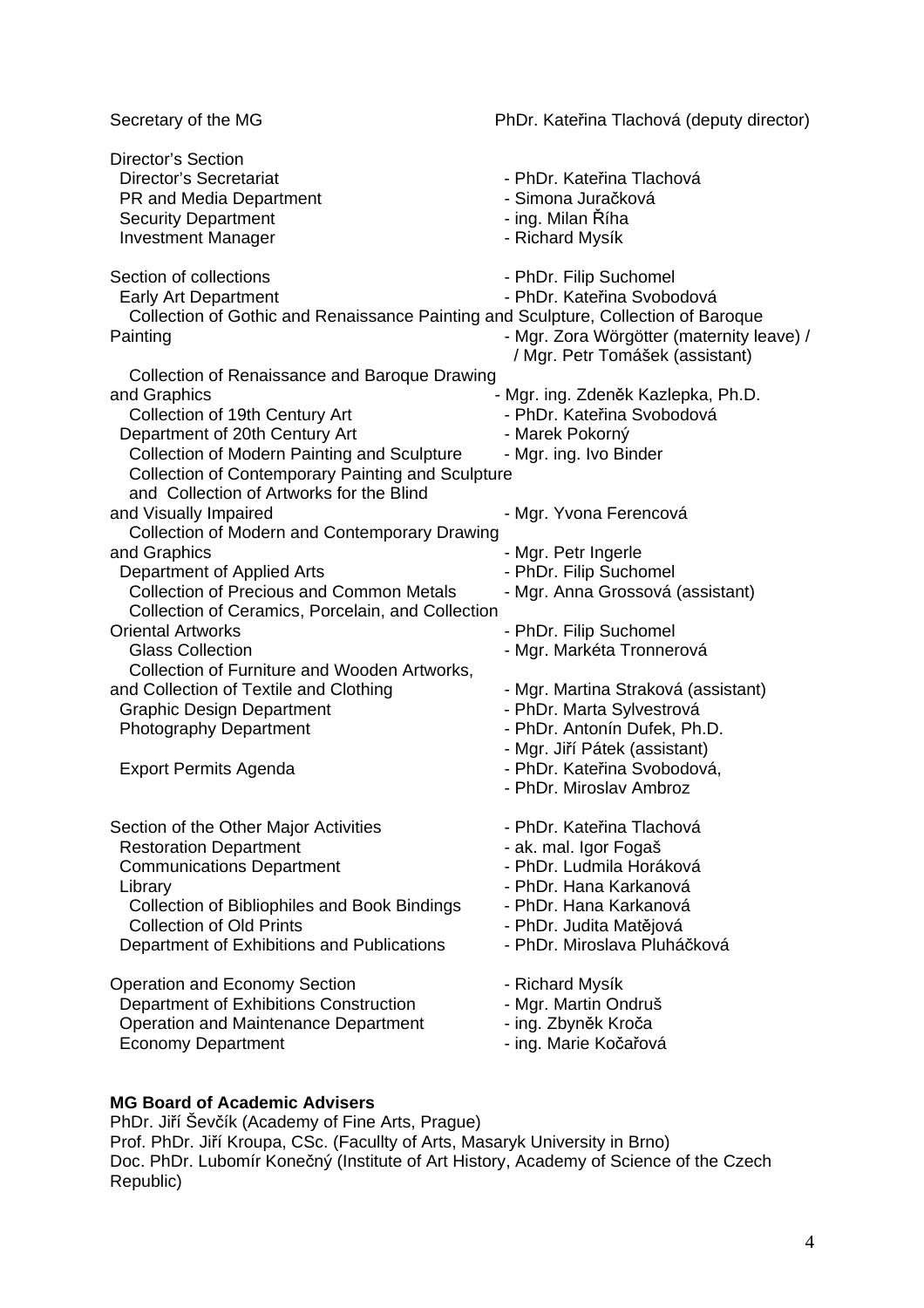Mgr. Vít Havránek (Transit org.) Doc. PhDr. Jindřich Vybíral, Ph.D. (Academy of Art, Architecture and Design, Prague) PhDr. Iva Janáková (Museum of Decorative Arts, Prague) Doc. PhDr. Jiří Fajt (Leipzig University)

# **MG Acquisitions Committee**

Prom. hist. Helena Brožková (Museum of Decorative Arts, Prague) PhDr. Jan Mohr (Museum of Northern Bohemia, Liberec) PhDr. Duňa Panenková (Prague Castle Administration) PhDr. Alena Potůčková (Czech Museum of Fine Arts, Prague) Prof. PhDr. Lubomír Slavíček, CSc. (Facullty of Arts, Masaryk University in Brno) PhDr. Dagmar Šefčíková (Ministry of Culture of the CR, Prague) Doc. PhDr. Jana Ševčíková (Academy of Fine Arts, Prague) PhDr. Jiří Valoch (Brno) PhDr. Jiří Zemánek (Prague) PhDr. Jaromír Zemina (Prague)

# **MG Director's Board of Advisers**

Ing. Petr Bajer, Managing Director of the Chamber of Trade and Commerce, Brno Zdenek Felix, Hamburg Ing. Jan Kudera, Cash Reform (Commercial Finance) a. s. ing. Petr Kynštetr, CSc., Head of Office, Chamber of Deputies, Parliament of the CR Mgr. Michaela Maláčová, President of the Czech Miss, GoodComm s. r. o. RNDr. Petr Mužák, Deputy Head, Office of the President of the CR Ing. Rostislav Slavotínek, Senator, Parliament of the CR Jiří Švestka, Director of Galerie Jiří Švestka, Prague JUDr. Jan Winkler, Deputy Minister of Foreign Affairs of the CR

# **MORAVIAN GALLERY COLLECTIONS AND THEIR UPKEEP**

Range of the collections as of 31 December 2005 140.172 inv. nos. Increase in registered items in 2005 228 inv. nos. Decrease in registered items 3 inv. nos. New items in collections **137** acquisition nos. of which acquired by purchase  $\overline{a}$  and  $\overline{a}$  acquisition nos. Total value of the works of art purchased 2.716.010 CZK

# **Acquisitions**

- 1. Jiří Šindler: Sny, publisher Pavel Křepela, Brno 2001, copy No. 155/222, loose doublesheets in a cover, texts, layout, calligraphy: Jiří Šindler, illustrations: Adriena Šimotová, pre-press: Oldřich Vaněk, printed by Final – Tisk s. r. o., 231 x 210 mm, gift – Jiří Šindler
- 2. Stará píseň. A lyrical novel by Alois Kalvoda introduced by words of Jaroslav Vrchlický, publisher Grosman a Svoboda, Praha s. d., hardback, cloth binding, reproduction of a cycle of drawings by Alois Kalvoda, 295 x 300 mm, gift – Zdena Kolárová-Jelínková
- 3. Pablo Neruda: Óda na typografiu, translated by Nelida Noskovičová, Martin 2002, layout, typographic illustrations and setting: Peter Ďurík, printed by Neografia Martin, Bookman font, Tintoretto paper, hardback, cloth binding, bradel, 302 x 187 mm, gift from the 21<sup>st</sup> International Biennale of Graphic Design Brno 2004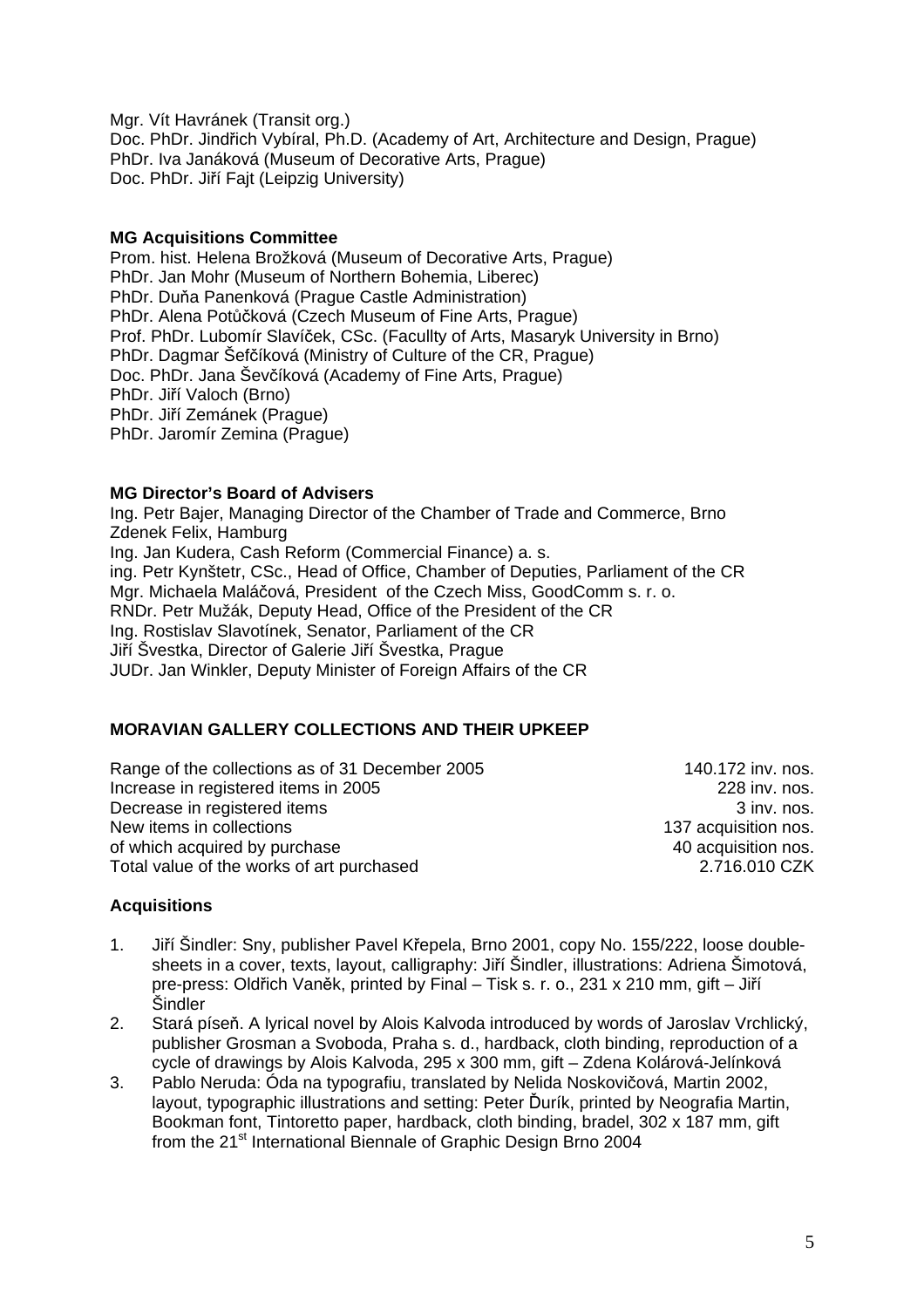- 4. Oldřich Mikulášek: Notečky, Prague, Ardent 2002, illustrations, layout, cover: Petr Otradovec, setting: Zdeněk Černohlávek, printed by Grafex Adamov, paperback, 279 x 101 mm, gift from the 21st International Biennale of Graphic Design Brno 2004
- 5. Karel Šiktanc: Hodinový cimbál, privately published by Martin Dyrynk, Prague 2000, Slza edition, vol. 26, copy No. 155/300, illustrations: Vladimír Suchánek (2 colour lithographs), typography: Martin Dyrynk, printed by: Moraviapress Břeclav, Borgis Fenice font, natural camoscio paper, loose folders in a sleeve from corrugated cardboard, 215 x 126 mm, gift from the 21st International Biennale of Graphic Design Brno 2004
- 6. Marta Míková: Roches a Bžunda, Praha, Baobab 2001, illustrations: Juraj Horváth, edting, setting and layout Baobab, printing and binding: Kaliba, paperback, cardboard cover, 200 x 200 mm, gift from the 21st International Biennale of Graphic Design Brno 2004
- 7. Renata Bellingerová: O zlaté mrkvi. Prague, Baobab 2003, illustrations: Chrudoš Valoušek, editing, setting and layout: Baobab, printed by Tiskárny Havlíčkův Brod, hardback, publisher cloth binding, dust jacket, 217 x 162 mm, gift from the 21<sup>st</sup> International Biennale of Graphic Design Brno 2004
- 8. Jiří Dvořák: Slepice a televize. Praha, Baobab 2003, illustrations: Juraj Horváth, editing, setting and layout Baobab, printing and binding: Pbtisk Příbram, hardback, cloth binding, 205 x 202 mm, gift from the 21st International Biennale of Graphic Design Brno 2004
- 9. Zdeněk Häckl: Nekonečný příběh. Prague VŠUP diploma thesis 2002, text and illustrations: Zdeněk Häckl, printed by VR Studio, book binder: Jan Hybner, hardback, bradel, cpp, 195 x 265 mm, gift from the 21st International Biennale of Graphic Design Brno 2004
- 10. Martin Raudenský: Pohádka z meruňkového sadu, Rizoto 2003, copy No. 29/30, text and illustrations: Martin Raudenský, layout: Tomáš Trnobranský, ring binding in cardboard covers, 495 x 233 mm, gift from the 21st International Biennale of Graphic Design Brno 2004
- 11. Moravian-Silesian Province Liberation Award 1947 received by Mrs. Marie Waltrová, double-sheet in a two-part sleeve, lined with white parchment, in the centre an applied strip of parchment with a gilded meander and a sunk field with the historical seal of Moravia, case lined with paper and covered with cloth. 184 x 230 mm, signed at the bottom edge of the right hand cover: Ed. Milén. J. Svoboda, legacy of Milan Zezula
- 12. Život v roce Františka Janouška. An anthology of occasional poems and drawings by the surrealist František Janoušek from 1939-1941, selected, prepared for publishing and the introductory study written by František Dvořák, Prague, Czech Bibliophile Society and Alena Vančurová 2002, not-for-sale bonus for members of the Czech Bibliophile Society in 1997, typography Bohumil Vančura, editor Josef Čejka, printed by Tiskárny Havlíčkův Brod, a. s., hardback, cloth binding, 268 x 167 mm.
- 13. Jaroslav Hutka: Slova a písně, Praha, Czech Bibliophile Society, Břeclav, Moraviapress a. s. 2002, copy No. 78/650, not-for-sale bonus of the Czech Bibliophile Society for 2001, illustrations: Jiří Anderle (original etching), editing, dust jacket, typography: Martin Dyrynk, graphic printed by: Dřímal brothers, setting, page-break: Peter Básti, MD Prague studio, Týfa IZC antiqua italic font, Colorit paper, Stora Enso Co, Sweden, paperback, grey cardboard cover, 285 x 166 mm. Signed by authors.
- 14. François Villon: Balady, Prague, Czech Bibliophile Society 2004, copy No. 481/700, not-for-sale bonus of the Czech Bibliophile Association in 2003, illustrations: Bohumil Žemlička (eight black-and-white drawings on stone and a signette of the Czech Bibliophile Association), editing, biography, bibliography and typography: Martin Dyrynk, illustrations printed by: Tomáš Svoboda, printed by: Moraviapress a. s., photolayout: Marek Hujavý, Adobe 13 Freedom and Symbol font, paper: chamois Munken print europaper, paperback, red cardboard cover, 280 x 171 mm, signed
- 15. Woody Vasulka: Noise Fields, 1974, video (CD) 12 min 40 s, gift Woody Vasulka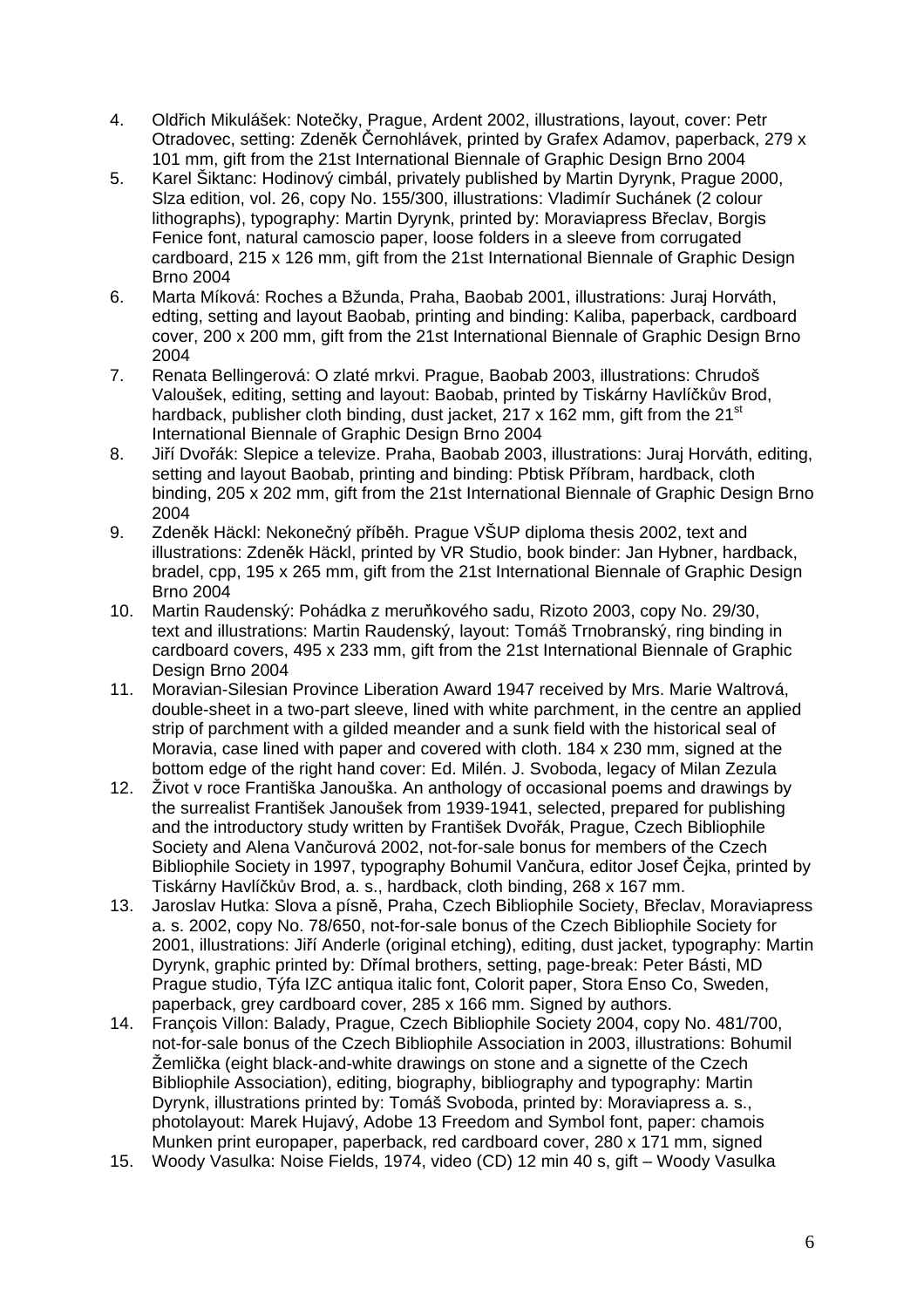- 16. Evening dress, bluish-green, East Germany 1980, 100% polyamide, gift Daniela Kolomazníková
- 17. Gloves, long, white, goatskin, gift Daniela Kolomazníková
- 18. Belt, Prague 1930's, metal, textile, gift Daniela Kolomazníková
- 19. Feather fan in lilac colour, celluloid ribs, ostrich feathers, gift Daniela Kolomazníková
- 20. Hat, green, felt, gift Daniela Kolomazníková
- 21. Hat, grey, felt, gift Daniela Kolomazníková
- 22. Shoes for social events, leather, artificial materials, silver-plating, gift Daniela Kolomazníková
- 23. Handbag and case for glasses, artificial materials, silver colour, gift Daniela Kolomazníková
- 24. Shawl, white, woven, wool, gift, Daniela Kolomazníková
- 25. Koncern Studio: Settee, approx. 220 x 130 x 50 cm, gift Koncern Studio
- 26. Ingrid Račková, David Suchopárek: Gesto vase (3 items), 2005, hand-blown glass, clear, firing pigments, 44 x 38 x 38,5 cm, gift – Bohemia Crystalex Trading, a. s.
- 27. Set of posters from the Brno Biennale 1994-2002 (83 items), gift by the Biennale Brno 1994-2002
- 28. Jaroslav Šváb: Automobilem kolem světa, 1936, poster, gift Zbyněk Groh, Exlibris Praha
- 29. Karel Míšek: Set of film posters (5 items), gift Karel Míšek
- 30. Najbrt Studio: Set of film posters and posters for the Karlovy Vary International Film Festival (9 items), gift – Aleš Najbrt
- 31. Zdeněk Ziegler: Set of posters for the Techfilm and Agrofilm festivals (8 items), gift Zdeněk Ziegler
- 32. Robert V. Novák: Set of film posters for the Summer Film School in Uherské Hradiště and Project 100, gift – Robert V. Novák
- 33. Unknown artist: Poster for the film Krvavý román, gift Robert V. Novák
- 34. Filip Heyduk: Visual style of the Asian art collection of the National Gallery in Prague, exhibition poster (2 items), offset, 118 x 80 cm, gift – PhDr. Filip Suchomel
- 35. Bedspread, around 1830, silk taffeta with fringes, acquired by purchase
- 36. Handbag, around 1930, white lacquered wooden beads, acquired by purchase
- 37. Jiří Přibyl, Martin Imrich (Koncern Studio): "Vrstevnice" chaise longue, metal frame, woollen cloth, dirt-free finish, stainless steel footrest, wooden base plate, 140 x 80 x 70 cm, acquired by purchase
- 38. Gabriela Náhlíková, Leona Matějková (Dejanew Studio): Sessle chair, 2000, stainless steel tube, inflatable mattress, h. 77 cm, w. 38 cm, d. 40 cm, acquired by purchase
- 39. Gabriela Náhlíková, Leona Matějková (Dejanew Studio): Orlando chair, 2000, stainless steel tube, organsin, h. 79 cm, w. 41 cm, d. 42 cm, acquired by purchase
- 40. ing. Jan Padrnos: Eggo table, 2001, blackbox, perspex, stainless steel, 56 x 48 x 24 cm, acquired by purchase
- 41. Jan Merta: PET, 1992-2002, acrylic, canvas, 190 x 220 cm, acquired by purchase
- 42. Milan Grygar: Akustická kresba (Kroky), 1970, Indian ink-shoes of the artist, paper, 150 x 325 cm, acquired by purchase
- 43. Handbag design Helena Zmatlíková, 1940s, sewn strips woven from straw in natural colour, coloured hem, 18 x 32 x 8 cm, acquired by purchase
- 44. Handbag, 1930s, leather, metal, 15.5 x 17 cm, acquired by purchase
- 45. Handbag, 1st quarter of the 20th century, cloth with sewn-on sequins, 16 x 13 cm, acquired by purchase
- 46. Bead embroidery, 38 x 11.5 cm, acquired by purchase
- 47. Bodice, Moravia, 1940s, pleating, lace, embroidery, acquired by purchase
- 48. Thonet A. G.: "Siesta Medicinal" garden deck chair, 1934-1936, oakwood structure, bent beachwood lathing, leather, 109 x 67 x 89 cm, acquired by purchase
- 49. Nanata purse, Chicago, USA, 1st third of the 20th century, white lacquered wooden beads, plastic, zipper, acquired by purchase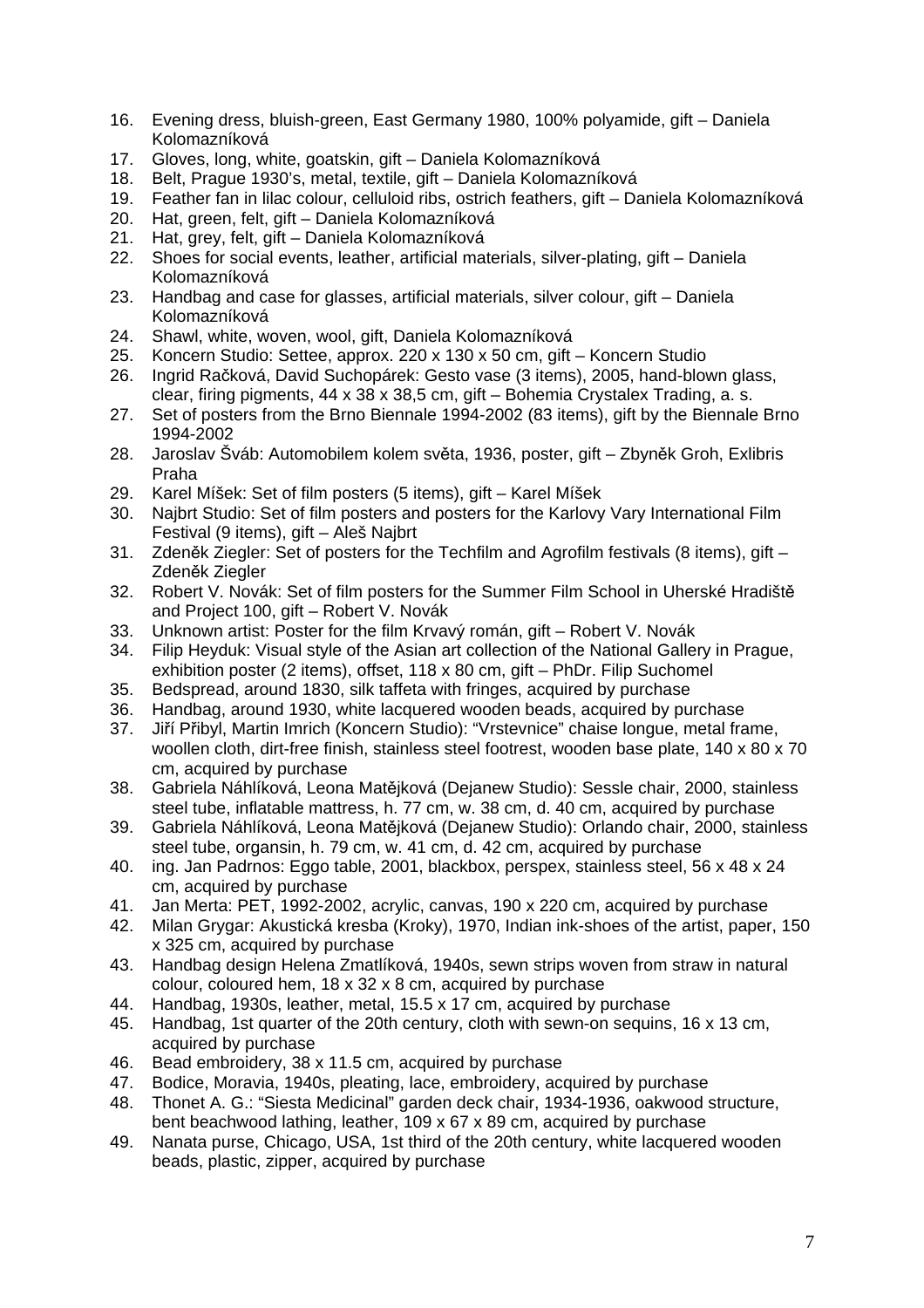- 50. Curt Schlevogt Co: Vase (from the "Ingrid" set) design: prof. Arthur Plewa, Jablonec nad Nisou 1934, pressed green opal glass, h. 23.5 cm, acquired by purchase
- 51. Jugendstil ink-pot, Germany after 1900, generic metal, glass, 9 x 25 x 26 cm, acquired by purchase
- 52. Bowl and 2 items of cutlery, Swede, 1930's, stainless steel, wood, bowl 3.5 x 16.5 x 9 cm, acquired by purchase
- 53. Argentor Co, Vienna: Teapot, around 1910, generic metal, h. 19.5 cm, acquired by purchase
- 54. Eva Eisler, Mono Co: Bowl, 2002, (Cimetrik 25/850), metal, 85 x 25 cm, acquired by purchase
- 55. Eva Eisler, Mono Co: Cheese cutter, 2002, (Cimetrik 25/37), metal, 21 x 6.5 cm, acquired by purchase
- 56. Eva Eisler, Mono Co: Salad cutlery, 2002, (Cimetrik 25/192), metal, l. 29.5 cm, acquired by purchase
- 57. Václav Jirásek: "Vaňkovka" portfolio 1994–1996, 19 black-and-white contact photographs, Neovera paper toned by selenium, 24 x 30, 30 x 40 and 40 x 50 cm, acquired by purchase
- 58. A. K. & Cie.: Vase (glass insert missing), Vienna after 1906, silver-plated tin, acquired by purchase
- 59. František Krasl: Cross-section of works 1942-1945, 44 items of photographs from the legacy, acquired by purchase
- 60. Jiří Žáček: Starodávný, truchlivý a poučný kuplet o Cyranovi z Bergeraku…, Stanislav Jurík, Plzeň 1988, 9 loose sheets with 7 colour etchings in a grey paper sleeve, copy No. 24/40, 207 x 141 mm, acquired by purchase
- 61. Franz Kafka: Povídky, illustrations Stanislav Jurík, Plzeň 1988, 11 sheets with lino-cut text and illustrations in a grey sleeve, 302 x 209 mm, acquired by purchase
- 62. Jan Vodňanský: Poezie, illustrations Stanislav Jurík, Plzeň 1990, 15 sheets with text and 3 sheets with illustrations in a grey sleeve, 206 x 142 mm, acquired by purchase
- 63. Josef Hrubý: Básně z noci, illustrations Stanislav Jurík, Plzeň 1992, double-sheets with lino-cut lettering and illustrations in a black sleeve, 210 x 195 mm, acquired by purchase
- 64. Josef Hrubý: Město nebes from the Polyphony cycle of authentic poetry, Stanislav Jurík, Plzeň 1992, loose double-sheets with lino-cut lettering and illustrations in a grey cardboard cover, copy No. 35/50, 210 x 195 mm, acquired by purchase
- 65. Emily Dickinson: Jsem Nikdo! Kdo jsi ty?, Aulos, Praha 2002, volume 35 from a bibliophilic edition, copy No. 19/35, selected and translated by Eva Klimentová, illustrations Adriena Šimotová (5 original drawings), typography Zdeněk Ziegler, prepared for publication by Zdeněk Křenek, setting David Firek, printed by Petr Chrt, binding: Ateliér Krupka, hand-sewn paperback, cover from grey cardboard with blindblocking, Bodoni Regular and Franklin Gothic book font, Excudit Plzeň 170 g paper, 285 x 235 mm, acquired by purchase
- 66. Unknown artist: Portrait of a seated woman, approx. 1855, coloured photograph, 21.5 x 25 cm, acquired by purchase
- 67. Miloš Slovák: Collection of 49 posters and small advertising leaflets, 1885 Brno 1951 Praha, acquired by purchase
- 68. Jaroslav Němec: Set of 10 photographs, 1935–1942, acquired by purchase
- 69. Jindřich Štreit: From the Tak blízko, tak daleko series. Chechnya-Ingushetia, 20 photographs, acquired by purchase
- 70. Unknown artist: Portrait of Richard Wagner, woven textile picture, frame 43 x 34 cm, acquired by purchase
- 71. Ateliér Fiedler (?): Unititled, 650 x 980 mm, acquired by purchase
- 72. Zdeněk Lhotský: Bowl 1200, melted glass sculpture, colour crystal, acquired by purchase
- 73. Zdeněk Lhotský: Bowl 695, glass, acquired by purchase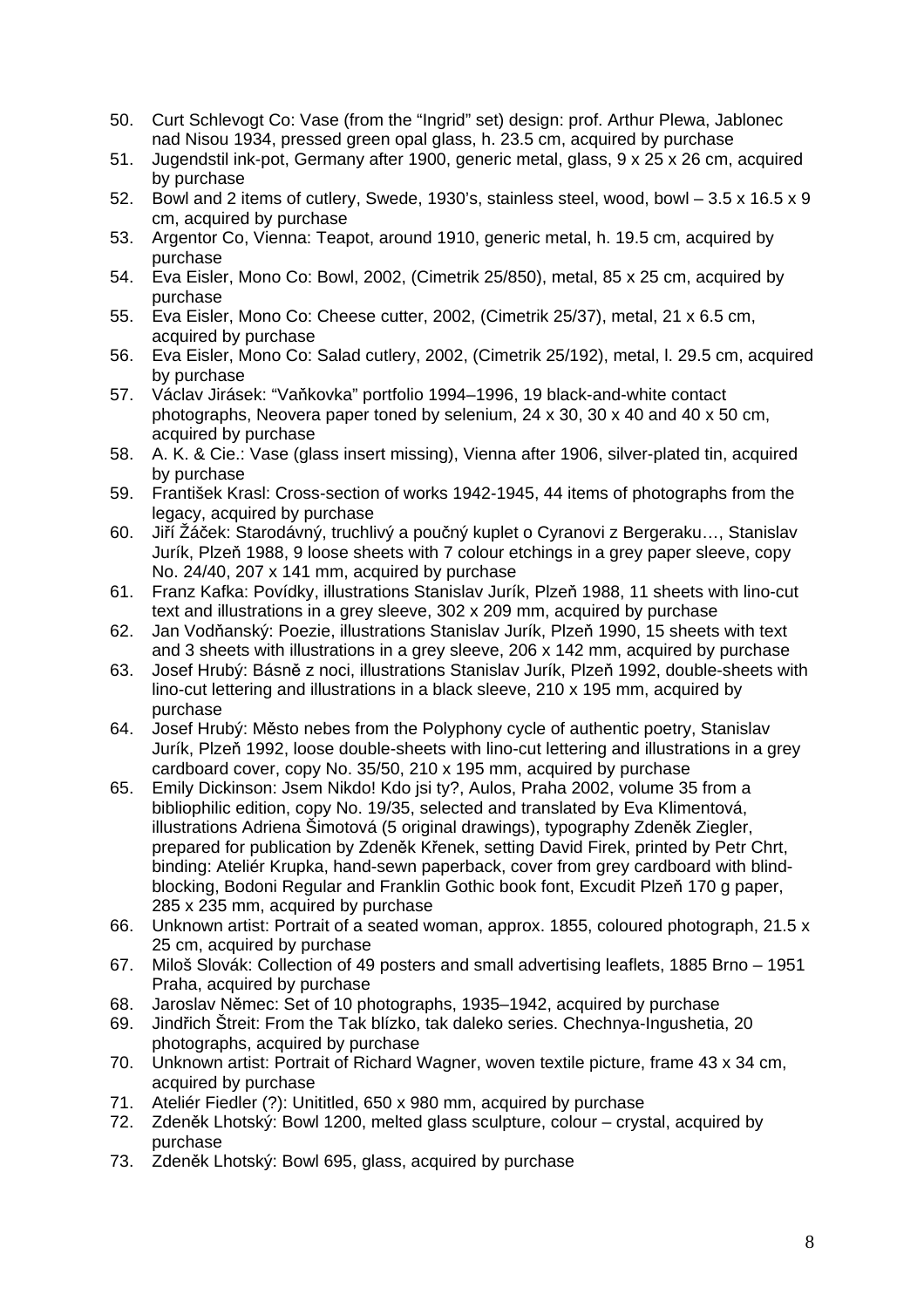- 74. Uli Hack: Performance Art Adast Formule 1, 18th May, 2005, combined technique, 70 x 100 cm, gift – ing. Ladislav Novák, ADAST a. s.
- 75. František Malý: Dětva, Bedspread, around 1930, wool, weaving, 300 x 175 cm, gift Věra Grimová
- 76. František Malý: Dětva, Bedspread, around 1930, wool, weaving, 300 x 180 cm, gift Věra Grimová
- 77. František Malý: Dětva, Bedspread, around 1930, wool, weaving, 340 x 185 cm, gift Věra Grimová
- 78. Fráňa Šrámek: Sláva života, KVU Aleš, Brno 1932, hardback, cloth binding, Pannekoek paper, Plantin font, 195 x 132 mm, transfer from the Moravian Gallery library to the bibliophile collection
- 79. Františka Stránecká: Z besed venkovských, private edition: Jindřich Chylík, Brno 1928, printed by Knihtiskárna Pokorný, Brno, 168 x 120 mm, transfer from the Moravian Gallery library to the bibliophile collection
- 80. Publius Ovidius Naso: Umění milovati, publisher Ludvík Bradáč 1921, printed by Kryl and Scoti, Nový Jičín, translation Ivan Bureš, transfer from the Moravian Gallery library to the bibliophile collection
- 81. Diarium, 18th century (?), manuscript, hardback, leather binding, brown calfskin, spine with five original bonds, gilded with press-keys, 175 x 112 mm, transfer from the Moravian Gallery library to the manuscript and old print collection
- 82. Ignatius Zeller: Weis und Manier die Corintische Hobel Saule zu zeichnen, Geschenk von Leisching, manuscript, transfer from the Moravian Gallery library to the old print collection
- 83. Martin Engelbrecht: Set of engravings based on drawings by the German architect Bernhard Christoph Anckermann, Augsburg, 1st half of the 18th century, Geschenk von Carl Biefel, Olmütz, transfer from the Moravian Gallery library to the old print collection
- 84. Paul Heineken del., Georg David Nessenthaler sculps: Speculum prospectiva lucidum, set of engravings, 1st half of the 18th century, printed by Jerermias Wolff, Augsburg, Geschenk von G. Heisler, transfer from the Moravian Gallery library to the Old Print Collection převod z knihovny MG do sbírky starých tisků
- 85. Georg Müller: Kurtze, doch augenscheinliche Entwerffung der Calvinischen Comoedien in Meissen, gedruckt zu Jhena durch Tobiam Steimman 1593, gekauft von Custos Frauberg, transfer from the Moravian Gallery library to the old print collection
- 86. Facsimile of Psalterium Olomucense, Konrad Stahel, Brunnae, 1499, Tobolka in the Monumenta Bohemiae Typografica edition, Prague 1932, transfer from the Moravian Gallery library to the old print collection
- 87. Beschreibung der Metropolitankirche zu St. Stephan in Wien, Wien bei den Edeln von Ghelenschen Erben 1779, original museum library item, transfer from the Moravian Gallery library to the old print collection
- 88. Nikolaus Joseph Jacquin: Anleitung zur Pflanzenkenntniß nach Linnés Methode, Wien bey Christian Friederich Wappler 1779, original museum library item, transfer from the library to the old print collection
- 89. Josef Symon: Mobile object, Vienna 1993 (designed and assembled for Symon's retrospective in the Moravian Gallery 1993–1994), found by chance
- 90. Daniel Balabán, E. Halberštát, M. Kotrba, V. Krčmář, Petr Lysáček, Eduard Ovčáček, Zbyněk Janáček, Petr Pastrňák, R. Valenta, Ovčáčková, Olaf Hanel: Album of works from the Department of Fine Arts of the Faculty of Education, Ostrava University, (16 items), silk-screen print, 6 items 54 x 40 cm and 10 items 97 x 80 cm, gift – Department of Fine Arts, Faculty of Education, Ostrava University
- 91. Jeff Crane: Housing Estate I–V, (5 items), 1999, acrylic, chipboard, 40 x 50 x 15 cm, 40 x 50 x 9.5 cm, 40 x 50 x 5.5 cm, 40 x 50 x 4 cm and 40 x 50 x 2 cm, gift – Karel Tutsch
- 92. Jeff Crane: Honeycombs, 1999, acrylic, chipboard, 36 x 40 x 5.5 cm, gift Karel Tutsch
- 93. Jeff Crane: A Bachelor Mills His Chocolate Himself, 1999, acrylic, pigments, cocoa, chipboard, 46 x 46 x 3.8 cm, gift – Karel Tutsch
- 94. Jeff Crane: Untitled, 1999, acrylic, chipboard, 8 x 50 x 14.5 cm, gift Karel Tutsch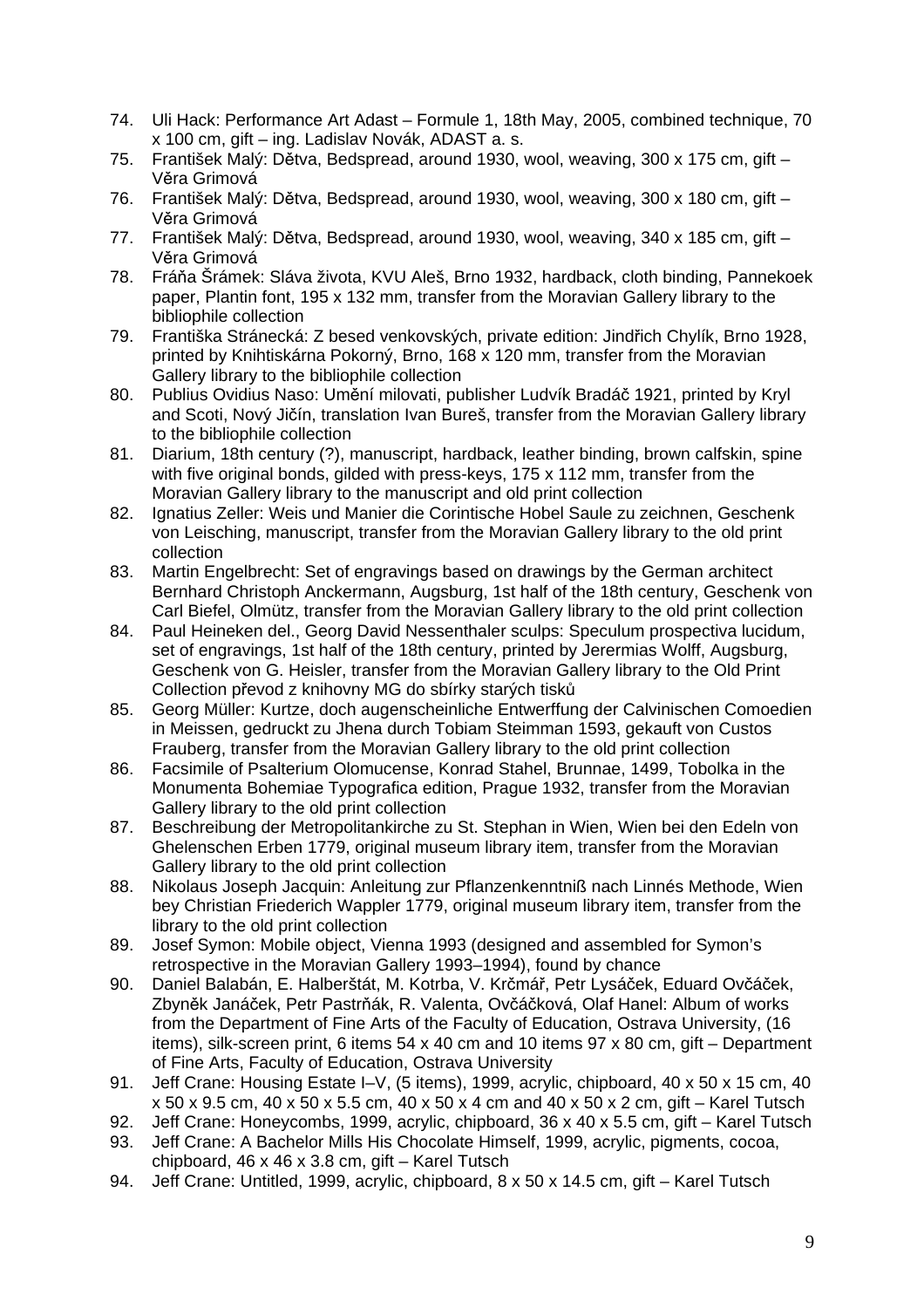- 95. Jeff Crane: Untitled, 1999, acrylic, chipboard, 8 x 41.5 x 13.5 cm, gift Karel Tutsch
- 96. Augustin Tschinkel: Lace-maker, 1944, copperplate engraving, paper, 145 x 100 mm, gift – Karel Tutsch
- 97. Augustin Tschinkel: Thistle, 1943, copperplate engraving, paper, 300 x 200 mm, gift Karel Tutsch
- 98. Jeff Crane: Word I–VIII, 1999, (8 items), combined technique, paper, 294 x 207 mm, gift – Karel Tutsch
- 99. Set of 16 items of posters by Czech artists on the subject of: DOKOUŘENO? ENOUGH SMOKE?, offset, 59.5 x 42 cm, gift – Jindřich Štreit
- 100. Michal Kalhous: Untitled, 1999 and 2005, black-and-white photographs from the "I Don't Paint" set (4 items), 108 x 75 cm, gift – Michal Kalhous
- 101. Posters by various artists (10 items), offset, various dimensions, gift František Borovec
- 102. Czech film posters (12 items), A 1 format, gift ing. Jiří Švéda
- 103. Film posters (162 items), A 3 format, gift ing. Jiří Švéda
- 104. Posters, printed matter, digital prints, invitation cards (12 items), 100 x 70 cm, gift Štěpán Malovec
- 105. New Year cards from 1989 (2 items), coloured silk-screen print, 25 x 30 cm and New Year cards from 2004 (2 items), washed Indian-ink drawing with coloured ink, gift – Marie Filipovová
- 106. Jindřich Štreit: Untitled (Milan Uhde), 2004, photograph, 370 x 278 mm, gift Jindřich **Štreit**
- 107. MOSER, a. s.: Angel vase, cut glass, alex-rosalin, gift MOSER, a. s.
- 108. S. Reschovsky Co, Moravská Ostrava: White ball ladies' shoes, size 36, 20th century, leather, goatskin, satin, beads, sequins, sowing, embroidery, gift – Věra Grossmannová
- 109. Ignác Viktorin Raab: King David, oil, canvas, 48.8 x 55.8 cm, unframed, unsigned, acquired by purchase
- 110. Ignác Viktorin Raab: St. Cecile, oil, canvas, 48.8 x 55.8 cm, unframed, unsigned, acquired by purchase
- 111. Master FR: Decorative basket, Opava 1813, silver, round basket with handle, acquired by purchase
- 112. Round tablecloth, Czech lands 2nd half of 19th century, silver thread, lace, canvas, tapestry embroidery, silk thread, Ø 0.45 cm, acquired by purchase
- 113. Marie Reich: Embroidered belt, Moravia 1834, burlap, woollen embroidery, h. 8 cm, l. 210 cm, acquired by purchase
- 114. Pair of stockings with initials "MK 1", Moravia 2nd half of 19th century, cotton, needlework, embroidery, acquired by purchase
- 115. Viktorin Co: Pair of shoes, Brno 1930s, leather sole, wooden heel, snakeskin uppers, acquired by purchase
- 116. Drašar Co: Pair of shoes, Brno 1930s, leather sole, wooden heel, snakeskin uppers, acquired by purchase
- 117. Hat and muff, Czechoslovakia 1930s, fine fur, felt, raven's feathers, acquired by purchase
- 118. Blouse, Moravia around 1910, fine canvas, machine lace, sewn lace, metal snap fasteners, acquired by purchase
- 119. Blouse with bodice, Moravia around 1910, tulle, machine lace, canvas, metal snap fasteners, acquired by purchase
- 120. Jan Vaněk: Furniture for the villa of František Süsser (coffee table, settee, cabinet, book shelves), Brno 1932, soft wood, oak veneer, staining, upholstering, metal fittings, stone, glass, acquired by purchase
- 121. Amalgamated UP Works Brno: Flower Table, Brno 1940, varnished wood, perforated sheet metal, 62 x 95 x 33 cm, acquired by purchase
- 122. Schowanek Co in Albrechtice or Arts-and-Crafts Workshops of Bohumír Čermák in Brno: He-skier, around 1930, stained wood, strings, wires, h. 12 cm, acquired by purchase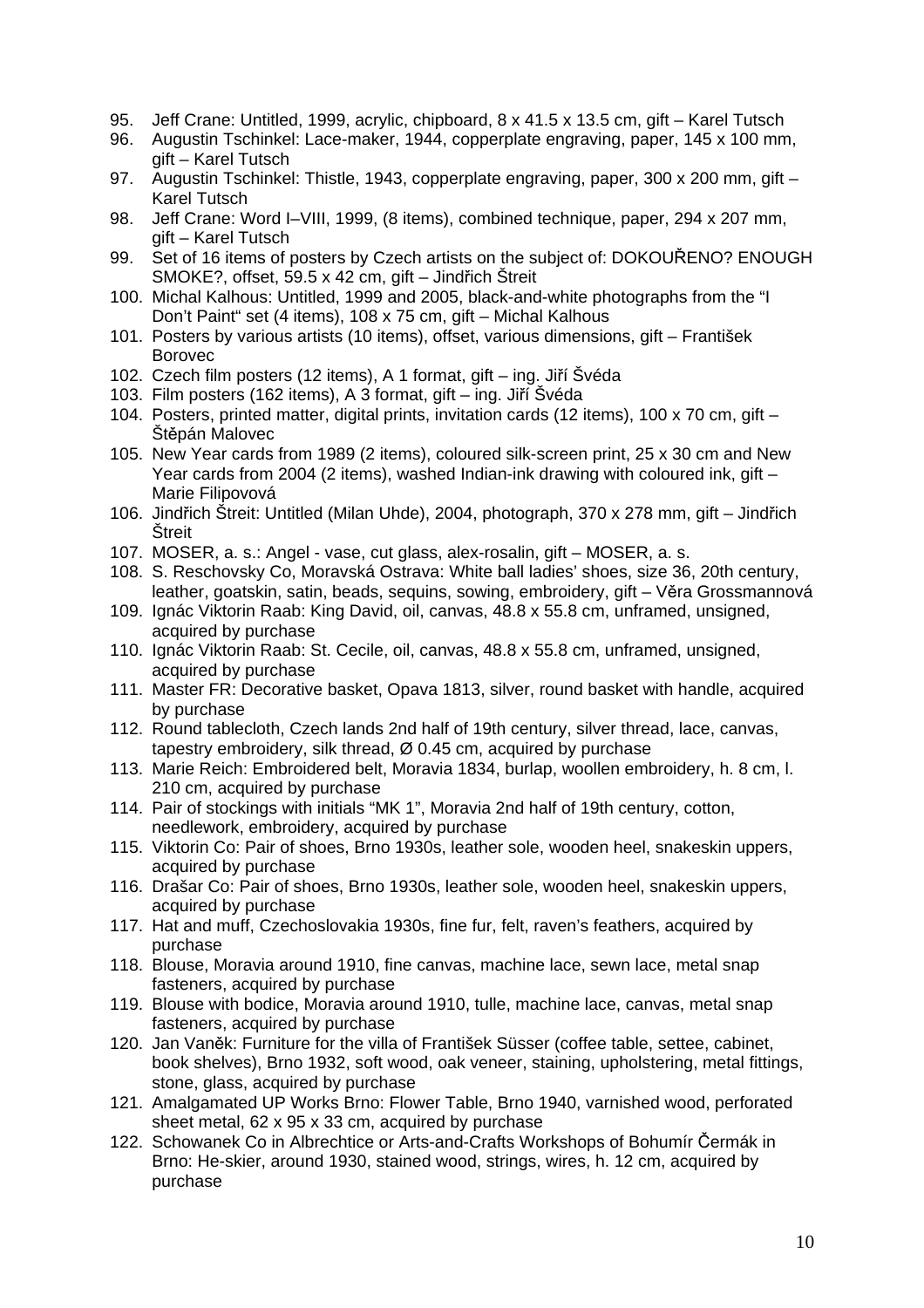- 123. Schowanek Co in Albrechtice or Arts-and-Crafts Workshops of Bohumír Čermák in Brno: She-skier, around 1930, stained wood, strings, wires, h. 13 cm, acquired by purchase
- 124. Štěpán Malovec: Original posters for the World Ice Hockey Championship 2003 (5 items) 2003, silk-screen or digital print, 100 x 70 cm, acquired by purchase
- 125. František Kysela: Výstava reklamní grafiky Brno 1909, original poster design, gouache, 55 x 34.5 cm, acquired by purchase
- 126. Antonín Jero: Film posters (45 items), acquired by purchase
- 127. Alfons Mucha: Věcná loterie "Komenského", spolek pro podporu československých škol zahr. v Praze, 1925-1926, lithograph, 40 x 40 cm, acquired by purchase
- 128. František Muzika: Cover and 10 illustrations for the book: J. Mařánek: Kouzelný deštník, Aventinum 1928, letterpress, 20.3 x 12.7 cm, acquired by purchase
- 129. Zdeněk Rossmann: Cover and layout of the book: O. Kautský: Umění vybrat si film, publisher Československý film 1946, offset, 21.5 x 15.2 cm, acquired by purchase
- 130. Zdeněk Rossmann: Cover and layout of the book: S. Ježek: Slovo, oživlé filmem, publisher Československý film 1945, offset, 21.3 x 15 cm, acquired by purchase
- 131. Milan Grygar: Provaz o jednom konci theatre programme of the Divadlo Za branou with photographs by Josef Koudelka, 1967, letterpress, 20 x 20 cm, acquired by purchase
- 132. Vladimír Birgus: Paříž, 1990, photographs, 306 x 447 mm, acquired by purchase
- 133. Miloš Budík: Set of photographs (9 items), acquired by purchase
- 134. Jaroslav Novotný: Set of photographs (11 items), 30 x 40 cm, acquired by purchase
- 135. Johann Ludwig Ernst Morgenstern: Church Interior with Figurative Staffage, 1781, oil, wood (oak), 32 x 36 cm, acquired by purchase
- 136. Dalibor Chatrný: Geneze, Bars, Static Music (collection of 200 works), slides and prints, films, photographs, graphic sketches, concepts with artist's texts, experimental music to a painting: Alois Simandl-Piňos, acquired by purchase
- 137. Jan Svoboda: Set of photographs (143 items), acquired by purchase

# *Collections records*

| Collection stocktaking                     | 6.132 inv. nos.  |
|--------------------------------------------|------------------|
| Entered into the computer database in 2005 | 3.400 inv. nos.  |
| Total in the computer database             | 56.200 inv. nos. |
|                                            |                  |

### *Restoration*

| Restored                                    | 86 inv. nos.  |
|---------------------------------------------|---------------|
| of which: Performed as external commissions | 61 inv. nos.  |
| Conserved                                   | 455 inv. nos. |
| Framed and adjusted                         | 421 inv. nos. |

# **THE MG COLLECTIONS IN RESEARCH; LOANS OF COLLECTION ITEMS**

| Number of research visits            | 155             |
|--------------------------------------|-----------------|
| Number of loans from the collections | 81              |
| of which: in the CR                  | 74              |
| abroad                               |                 |
| Number of items loaned               | 1.418 inv. nos. |
| of which: in the CR                  | 1.200 inv. nos. |
| abroad                               | $218$ inv. nos. |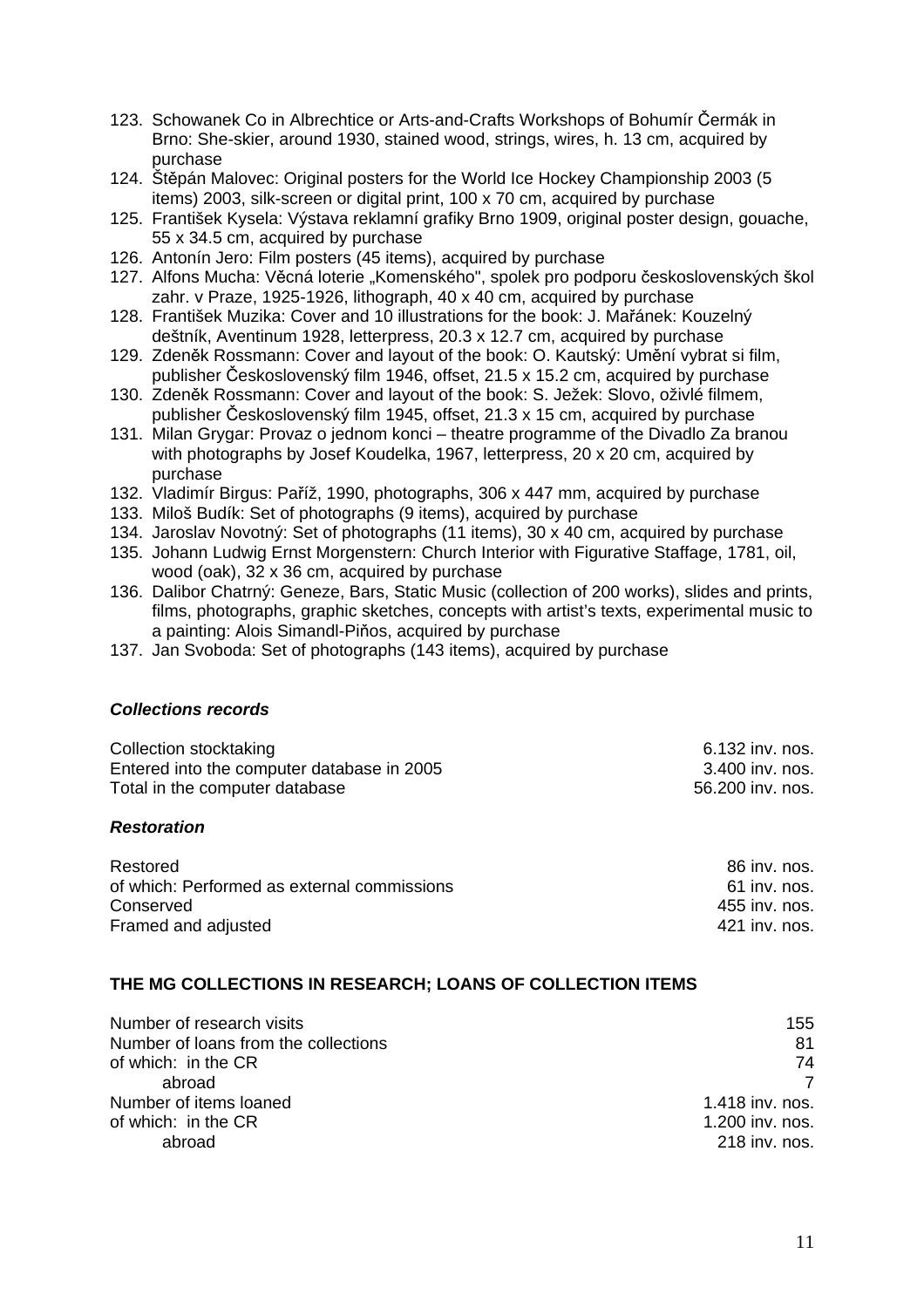# **EXHIBITIONS**

# **Museum of Applied Arts**

# Main halls

| A Place for Memory, A Space for Directions: exhibition of arts<br>and crafts, applied arts and design in history, permanent<br>exhibition                                                                                         | all year                                                                                                                                      |
|-----------------------------------------------------------------------------------------------------------------------------------------------------------------------------------------------------------------------------------|-----------------------------------------------------------------------------------------------------------------------------------------------|
| Wiener Secession and Modernism 1900-1925<br>Ten Years of Melted Glass Sculpture / Lhotský – Pelechov<br>Milan Knížák<br>Skála v Morgalu                                                                                           | 18. 10. 2004-27. 2. 2005<br>24. 3. - 5. 6. 2005<br>23. 6. - 9. 10. 2005<br>3. 11. 2005-5. 2. 2006                                             |
| Camera                                                                                                                                                                                                                            |                                                                                                                                               |
| Grete Popper. Photographs from the Inter-war Period<br>Peter Finnemore. Zen Gardener<br>Jindřich Štreit. Photographs from the Moravian Gallery<br>Collection                                                                      | $7.4 - 3.7.2005$<br>14.7 . - 9. 10. 2005<br>20. 10. 2005-22. 2. 2006                                                                          |
| <b>Pražák Palace</b>                                                                                                                                                                                                              |                                                                                                                                               |
| <b>Main Halls</b>                                                                                                                                                                                                                 |                                                                                                                                               |
| Czech Art of the 20th Century, permanent exhibitions -<br>sections: The Fire of Prometheus; Czech Modernism in the First<br>Half of the 20th Century from the Collections of the Moravian<br>Gallery in Brno                      | all year                                                                                                                                      |
| Gesture and Expression; Czech Art of the Second Half of the<br>20th Century<br>Alternating exhibitions held within permanent exhibitions:                                                                                         | all year                                                                                                                                      |
| Josef Dabernig and Otto Zitko<br>Ján Mančuška - And Back Again<br>Petr Skácel (1924–1993)<br>Jiří Valoch. Two Installations and Several Projects<br>Jan Merta - Works on Paper<br>Sergej Šaršún – Charchoune. Paintings, Drawings | 20. 10. 2004-16. 1. 2005<br>26. 10. 2004-16. 1. 2005<br>$3.2 - 3.4.2005$<br>14. 4. - 5. 6. 2005<br>16. 6. - 18. 9. 2005<br>22.9.2005-8.1.2006 |
| Bridget Riley - Graphic Work 1962-2003                                                                                                                                                                                            | 4. 11. 2004 - 16. 1. 2005                                                                                                                     |
| Art Brut. The Collection of Jan and Eva Svankmajer<br>Jan Merta - Paintings 1985-2005<br>Václav Špála. Between the Avant-garde and Livelihood<br>Franz Fiedler. A Forgotten Classic of Photography                                | 24. 2. - 29. 5. 2005<br>16.6 .- 18.9.2005<br>29. 9. - 27. 11. 2005<br>15. 12. 2005-5. 3. 2006                                                 |
| Atrium                                                                                                                                                                                                                            |                                                                                                                                               |
| Marko Blažo – Rooftalks<br>Good News. Spelling Book<br>Michal Kalhous - I Don't Paint<br>Barbora Klímová - SLIders                                                                                                                | 25. 11. 2004-16. 1. 2005<br>27. 1. - 28. 3. 2005<br>14. 4. - 5. 6. 2005<br>16. 6. - 28. 8. 2005                                               |

Barbora Klímová – SLIders<br>Denisa Lehocká

Jan Šerých – Abbey Road 2:45

7. 9.–6. 11. 2005<br>23. 11. 2005–29. 1. 2006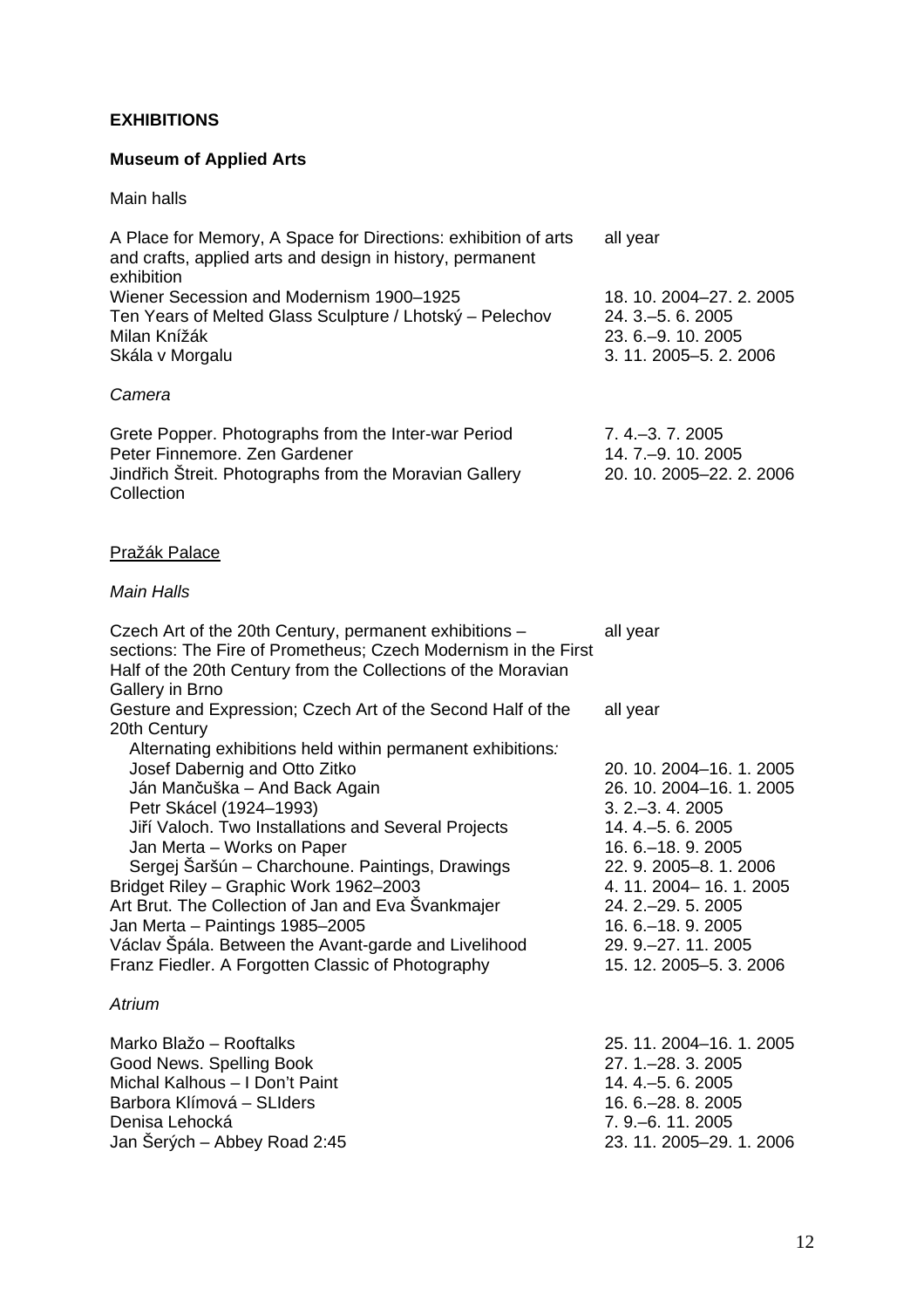# *Space for a Single Artwork*

Zbyněk Baladrán – Walled-up Entrance, 2004 6. 10. 2004–2. 1. 2005 Daniel Hanzlík – Untitled, 2000 7. 1.–3. 4. 2005 Lukáš Makke – Perlustration of Art ad Kitsch, 2004 11. 4.–10. 7. 2005 Milena Dopitová – Pear Oral Anal Vaginal, 2002 27. 7.–23. 10. 2005 František Skála – The Master's Armchair, 2004 3. 11. 2005–5. 2. 2006

### *Courtyard*

František Skála, Spy, 2004 3. 11. 2005–May 2006

# *Governor's Palace*

#### *Main halls*

| The Look of Medusa; Six Centuries of European Art, permanent all year<br>exhibition                                                                                                                         |                                             |
|-------------------------------------------------------------------------------------------------------------------------------------------------------------------------------------------------------------|---------------------------------------------|
| Alternating exhibitions held within the permanent exhibition<br>The Return of the Three Little Gems. Aachen, Schürer, Kern<br>and Mannerist Drawings from the Collection of the Moravian<br>Gallery in Brno | 6. 10. 2004-2. 1. 2005                      |
| Netherlandish Landscape Painting of the 17th Century<br>"Invenit Romae." Roman Classicism of the 17th and 18th<br>Centuries in Drawing, Graphics and Painting                                               | 12. 1. - 27. 3. 2005<br>5.4 .- 19.6.2005    |
| <b>Aspiration to Eternity</b><br>Discovery of a Painting. Handwriting a Technique of 18th<br><b>Century Paintings</b>                                                                                       | 13. 7. - 18. 9. 2005<br>27.9.2005-15.1.2006 |
| Le Corbusier - Work on Paper<br>The Avant-garde across Media. Josef Bartuška and Linie Group<br>1931-1939                                                                                                   | 11.11.2004-30.1.2005<br>$10.2 - 1.5.2005$   |
| Useful and Beautiful. Silver in Vienna and the Habsburg<br>Monarchy in 1780-1920                                                                                                                            | 26. 5. - 16. 10. 2005                       |
| Flourish. Art from Wales                                                                                                                                                                                    | 24. 11. 2005-26. 2. 2006                    |
| Ambit                                                                                                                                                                                                       |                                             |

Jan Pohribný – Places of Initiation 10. 11. 2004–9. 1. 2005 Pour féliciter 2005 21. 1.–27. 3. 2005 Olala! Graphic Design of Štěpán Malovec 31. 3.–5. 6. 2005 The Most Beautiful Czech Books of the Year 2004 9.6 -25.9.2005 Michal Cihlář – All Inclusive 15. 9. 2005–15. 1. 2006

#### *Exhibitions outside Brno*

| From Gothic to Empire,<br>permanent exhibition   | Regional Museum in Mikulov                | open daily in summer, in<br>winter on Saturdays and<br>Sundays |
|--------------------------------------------------|-------------------------------------------|----------------------------------------------------------------|
| Stefan Sagmeister - A Rebel<br>in Graphic Design | Design Centre CR, Prague                  | 16. 12. 2004-11. 2. 2005                                       |
| Josef Sudek, Sad Landscape                       | Prague Castle, Imperial<br><b>Stables</b> | $12.1 - 20.3.2005$                                             |
| Wiener Secession and                             | Municipal House, Prague                   | $3.5 - 11.9.2005$                                              |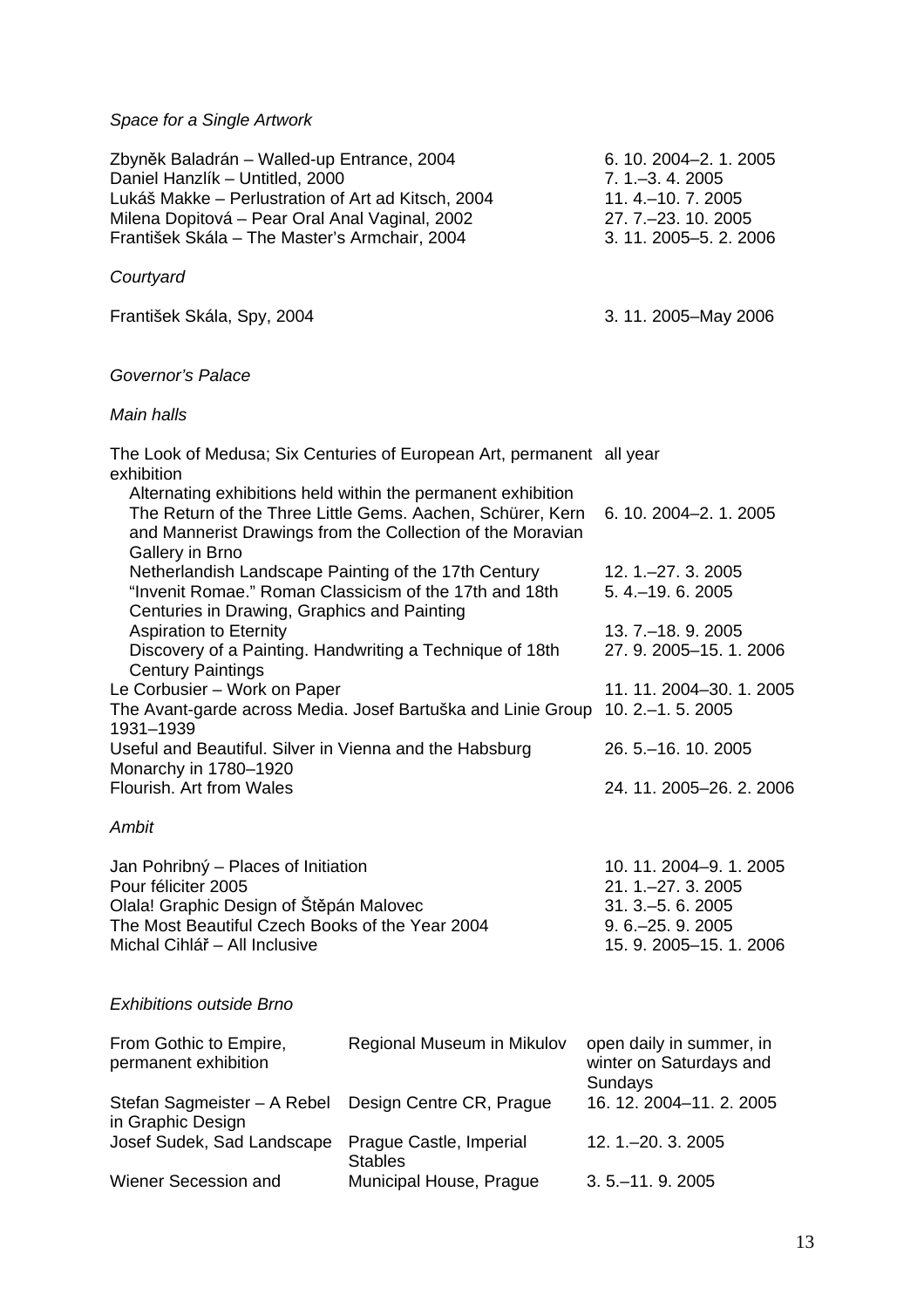| Modernism 1900-1925                                     |                                                   |                               |
|---------------------------------------------------------|---------------------------------------------------|-------------------------------|
| American Poster                                         | Jiří Trnka Gallery, Plzeň                         | $18.5 - 5.6.2005$             |
| Disegni a coloriti. Drawing                             | <b>Prague Castle Picture Gallery</b>              | 17.6. - 11.9.2005             |
| among Painting                                          |                                                   |                               |
| A Touch of the Past. Austrian                           | Gallery of the Highlands,                         | 14. 7. - 2. 10. 2005          |
| 19th Century Painting from                              | Jihlava                                           |                               |
| the Moravian Gallery<br>Collection                      |                                                   |                               |
| Church of the Whipped                                   | Dyje, Church of the Whipped                       | from 21, 8, 2005 for the      |
| Saviour in Dyje                                         | Saviour (of St. John                              | duration of restoration works |
|                                                         | Nepomucensis)                                     |                               |
| Come and Listen to the                                  | Louka u Znojma, monastery,                        | 21.8 .- 11.9.2005             |
| Shadows. Baroque                                        | Znovín exhibition                                 |                               |
| inspirations in the                                     |                                                   |                               |
| photographs of students of                              |                                                   |                               |
| FAVU and the Institute of Art<br>History, FF MU in Brno |                                                   |                               |
| A Time of Illusions and                                 | Louka u Znojma, monastery                         | 12. 9. - 19. 9. 2005          |
| <b>Miracles</b>                                         |                                                   |                               |
| Jan Merta - Paintings 1985-                             | Gallery of Eastern Bohemia in 7.12.2005-19.2.2006 |                               |
| 2005                                                    | Pardubice                                         |                               |
|                                                         |                                                   |                               |
| <b>Exhibitions abroad</b>                               |                                                   |                               |
|                                                         |                                                   |                               |
| The World of Stars and                                  | Bratislava City Gallery, SR                       | 11. 1. - 17. 4. 2005          |
| Illusions. Czech Film Poster                            |                                                   |                               |
| of the 20th Century                                     |                                                   |                               |
| Stefan Sagmeister - A Rebel<br>in Graphic Design        | Design Centre, Bratislava, SR 1.7 .-28.7.2005     |                               |
| Grete Popper. Fotografien                               | Das Verborgene Museum,                            | 1. 9. - 30. 10. 2005          |

# *Participation of the Moravian Gallery in Brno in exhibitions at other institutions*

**Berlin** 

der 30er Jahre aus der Tschechoslowakei

- Moc obrazů obrazy moci. Politický plakát a propaganda, Gallery U Křižovníků, Prague, 26. 1.–31. 3. 2005 (PhDr. Marta Sylvestrová)
- Český filmový plakát 20. století, Brno Biennale Association, Czech Embassy in Cairo, Cairo Opera House, 29. 1.–10. 2. 2005 (PhDr. Marta Sylvestrová)
- Český filmový plakát 20. století, Brno Biennale Association, Bibliotheca Alexandrina, Alexandria, 12. 2.–27. 2. 2005 (PhDr. Marta Sylvestrová)
- A na co myslíš ty? Tomáš Císařovský, Jan Merta, Petr Nikl, Antonín Střížek, Prague City Gallery, Municipal Library in Prague, 16. 2.–15. 5. 2005 (Marek Pokorný)
- Nature's Mirror. Contemporary Czech Art. Nagoya, Tokyo, 6. 5. (Marek Pokorný)
- Planoucí lesy, tanec dešťových kapek, bambusů píseň. Japonské umění ze sbírek zámku Libochovice, National Heritage Protection Institute, Territorial Specialised Workplace in Ústí nad Labem, 14. 5. 2005–26. 6. 2005 (PhDr. Filip Suchomel)
- Český filmový plakát 20. století, Brno Biennale Association, Die Brücke Foundation, Freiburg, Germany, 2. 6.–1. 7. 2005 (PhDr. Marta Sylvestrová)
- Model of the World / Quadrophonia (Stano Filko, Jan Mančuška, Boris Ondreička), 51st Biennale of International Art in Venice, Czechoslovak Pavilion, 6. 6.–12. 11. 2005 (Marek Pokorný)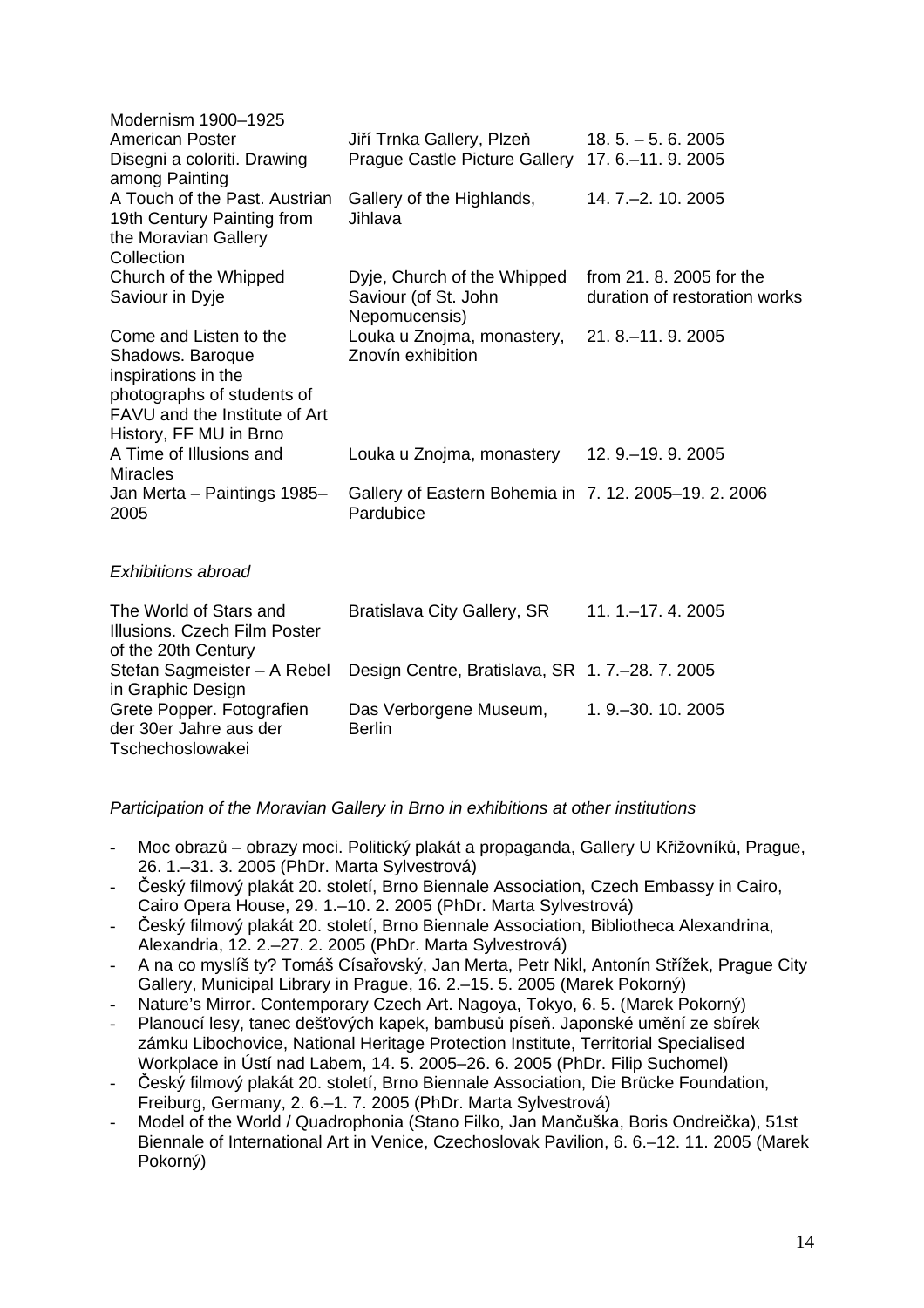- Pojďte a naslouchejte stínům. Barokní inspirace ve fotografiích studentů FaVU v Brně a Semináře dějin umění FF MU v Brně, Masaryk University in Brno, 26. 9.–27. 11. 2005 (Mgr. Petr Tomášek)
- Boris Jefimov: Hořký smích, Nová síň Gallery in Prague, 7. 10.–30. 10. 2005 (PhDr. Marta Sylvestrová)
- Český filmový plakát, French Institute in České Budějovice and Regional Cultural Centre in Lorient, France, 15. 10.–30. 10. 2005 (PhDr. Marta Sylvestrová)
- Skvosty českého výtvarného umění přelomu 19. a 20. století, Museum of Prostějovsko Region, Prostějov 25. 11. 2005–15. 1. 2006 (PhDr. Kateřina Svobodová)

# **ATTENDANCE AT THE MORAVIAN GALLERY EXHIBITIONS**

| The total number of visitors to MG permanent and temporary | 110.558 |
|------------------------------------------------------------|---------|
| exhibitions in 2005                                        |         |
| of which the following came to permanent exhibitions:      |         |
| Gesture and Expression                                     | 7.628   |
| The Fire of Prometheus                                     | 5.975   |
| A Place for Memory, A Space for Directions                 | 10.002  |
| The Look of Medusa                                         | 6.712   |
| The most successful temporary exhibitions included:        |         |
| Wiener Secession and Modernism 1900-1925                   | 10.201  |
| Václav Špála. Between the Avant-garde and Livelihood       | 7.195   |
| Ten Years of Melted Glass Sculpture / Lhotský – Pelechov   | 7.069   |
| Art Brut. The Collection of Jan and Eva Svankmajer         | 6.655   |
| Milan Knížák                                               | 6.451   |
| Grete Popper. Photographs from the Inter-war Period        | 5.910   |

# **MICROGALLERY**

The objective of the multimedia guide through the MG permanent exhibitions is to provide information on the Gallery, its exhibitions and the most interesting collection items. A virtual gallery visit is possible on four users' terminals with touch-screens in the Museum of Applied Arts, and in the near future, it is intended to supply the other exhibition buildings with similar technical equipment, and to make the information available through the internet and as a CD-ROM. In 2005, the works on the project reached their final phase, with the production of the English version of the software.

# LECTURES, CONCERTS, CULTURAL AND EDUCATIONAL EVENTS

Events for adults

# **Lectures**

- 5. 1. Mgr. Anna Grossová: C. R. Ashbee' metalwork
- 12. 1. Jiří Uhlíř: Art Nouveau Masters and bended furniture in cafés and restaurants
- 15. 1. Mgr. Martina Straková: Le Corbusier From applied art to design
- 19. 1. Prof. Rostislav Švácha Le Corbusier
- 20. 1. Mgr. Pavel Jirásek: Isn't art a game? Art Nouveau art toys
- 24. 1. PhDr. Eliška Lysková: Tapestry from the Gothic to the Baroque (series About Art and Artists)
- 27. 1. Mgr. Anna Grossová: Wiener Werkstätte and Viennese silversmithry
- 2. 2. Mgr. Martina Straková: Textile creation in Wiener Art Nouveau and Modernism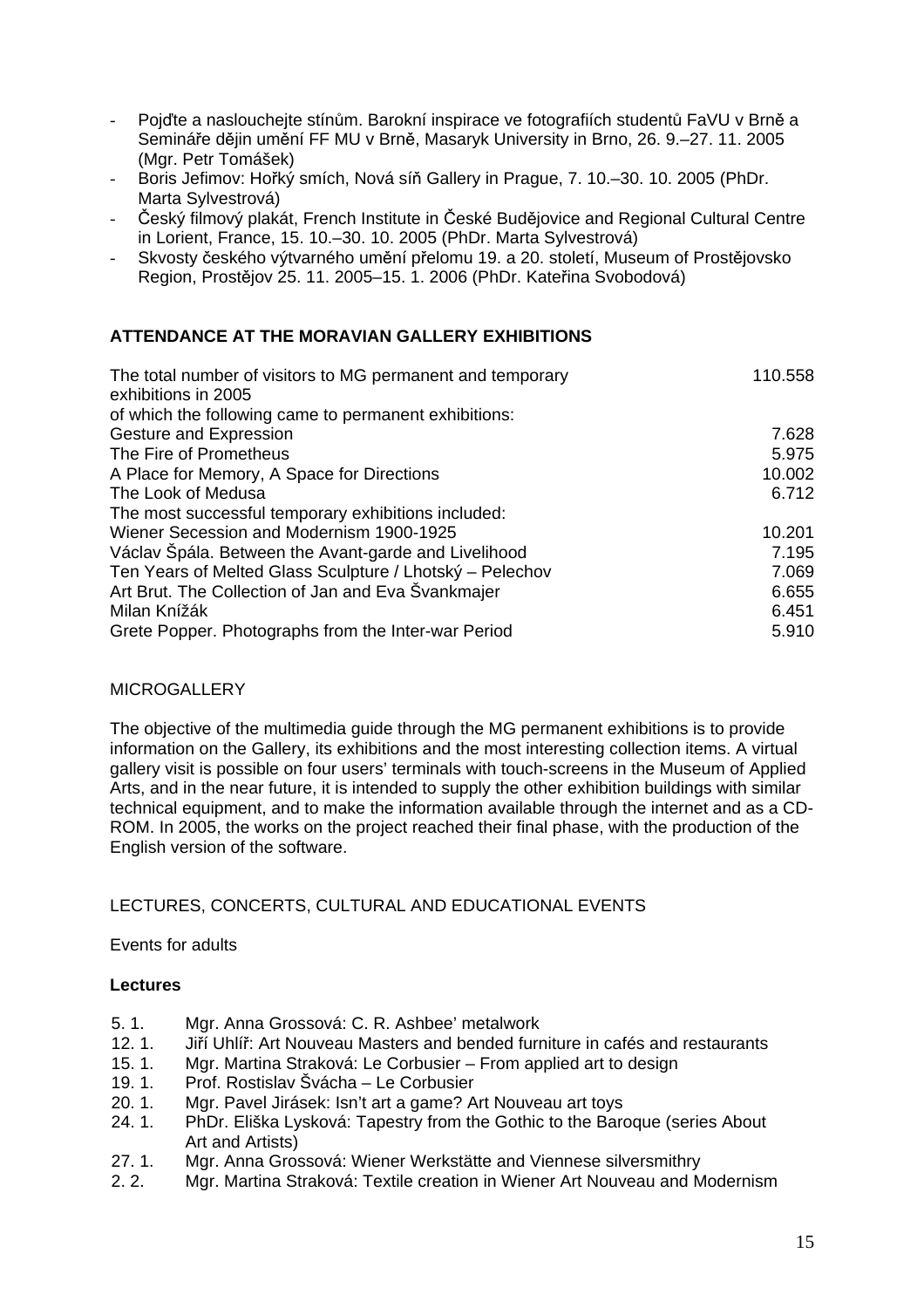- 8. 2. PhDr. Aleš Filip, Ph.D.: The will for synthesis in the Fin-de-siècle visual culture
- 9. 2. Mgr. Martina Straková: Furniture built-in right angles
- 16. 2. Mgr. Markéta Tronnerová-Vejrostová: Art Nouveau glass
- 17. 2. Mgr. Anna Grossová: Art Nouveau tin (series Focus on…)
- 23. 2. Mgr. Anna Grossová: Avant-garde Christopher Dresser. To the beginning of industrial design (series Focus on…)
- 28. 2. PhDr. Jarmila Novotná: Flowering and transformations of Italian Renaissance majolica (series About Art and Artists)
- 14. 3. Dr. Monika Dachs: On the style of F. A. Maulbertsch's sketches new thoughts (within the Culture 2000 project "The Message of Colours, Shapes and Thought")
- 16. 3. Mgr. Petr Tomášek: Hermann Saftleven Sunset, 1645 (series Focus on…)
- 6. 4. PhDr. Jiří Valoch Visual poetry and the work of the Linie Group members
- 6. 4. Zdeněk Lhotský: Technology of melted glass sculpture
- 11. 4. Matthew Rampley: Art history in the United Kingdom and its contemporary condition
- 20. 4. Mgr. ing. Ivo Binder: The Linie Group and its position in the Czech culture between the two world wars
- 11. 5. Mgr. ing. Zdeněk Kazlepka Ph.D.: "Invenit Romae"
- 17. 5. Lucie Lendelová: The bequest of Grete Popper to contemporary womenphotographers
- 18. 5. Zdeněk Lhotský: The statue in melted glass sculpture<br>19. 5. Jana Štěpánová: Women behind the movie-camera
- Jana Štěpánová: Women behind the movie-camera
- 23. 5. PhDr. Dagmar Koudelková: Renaissance and Baroque furniture
- 15. 6. Mgr. Anna Grossová: Products of Mayerhofer & Klinkosch Company in the Moravian Gallery collection (series Focus On…)
- 27. 6. Doc. PhDr. Alena Křížová, Ph.D.: Clocks and watches in the 18th and 19th centuries (series About Art and Artists)
- 20. 7. Mgr. Anna Grossová: The Würths and the Wallnöfers (series Focus On…)
- 22. 9. Prof. Milan Knížák: Too much art How to develop a virus<br>5. 10. Mar. Zora Wörgötter: Franz Anton Maulbertsch Abduction
- 5. 10. Mgr. Zora Wörgötter: Franz Anton Maulbertsch Abduction, around 1759 (series Focus On...)
- 11. 10. Mgr. Martina Grmolenská: Flemish Late Gothic master Rogier van der Weyden – "Magno et famoso Flandesco" (series In Elite Society – World Art Masters)
- 23. 10. Mgr. Markéta Tronnerová-Vejrostová: Shell (series Splendid Solitaires)
- 25. 10. Mgr. Martina Grmolenská: Master Theodorik Court painter of Charles IV (series In Elite Society – World Art Masters)
- 14. 11. Miloš Florián: Architecture gets a new form (lecture and presentation of issue 4 of ERA 21 magazine, devoted to digital architecture)
- 30. 11. Jindřich Štreit: The village is the world of Czech photography (lecture and projection of the film Between light and dark)
- 7. 12. Pavel Suchánek: Italian Renaissance master Michelangelo Buonarotti (series In Elite Society – World Art Masters)
- 11. 12. Mgr. Martina Straková, Andrea Husseiniová: Interwoven with gold… (series Splendid Solitaires)
- 12. 12. Mgr. Martina Grmolenská: Camino de Santiago Medieval art on the pilgrims' journey to Compostela (series In Elite Society – World Art Masters)
- 15. 12. Osamu Okamura: Japanese architecture (lecture and introduction of a new issue of ERA 21 magazine)

# *Specialist commentaries in permanent and temporary exhibitions and depositories*

- 5. 3. Sylva Tománková Dialogue of the painting and body (The Avant-garde across media – Josef Bartuška and Linie Group 1931–1939)
- 23. 3. PhDr. Antonín Dufek Ph.D. The Avant-garde across media Josef Bartuška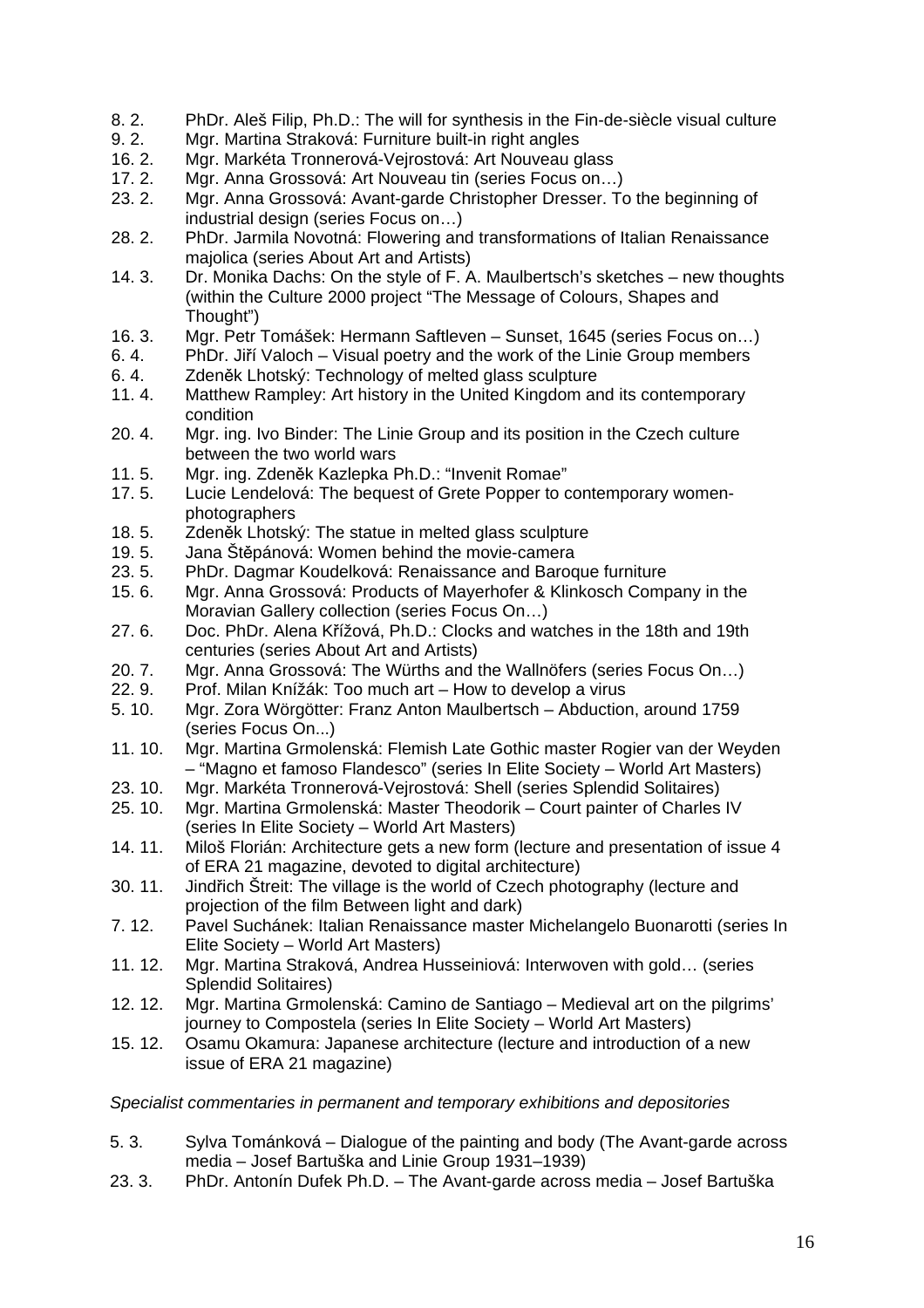and Linie Group 1931–1939 (with focus on photography)

- 13. 4. Mgr. Jiří Pátek The Avant-garde across media Josef Bartuška and Linie Group 1931–1939
- 14. 4. Mgr. Markéta Tronnerová-Vejrostová visit to the glass depository
- 17. 4. Mgr. Jiří Pátek The Avant-garde across media Josef Bartuška and Linie Group 1931–1939
- 27. 4. Mgr. Zuzana Kopecká Grete Popper
- 5. 5. Mgr. Markéta Tronnerová-Vejrostová visit to the glass depository
- 22. 5. Specialist Sunday International Museums' Day
- 1. 6. Mgr. Jiří Pátek Grete Popper
- 2. 6. Mgr. Markéta Tronnerová-Vejrostová visit to the glass depository
- 2. 6. Mgr. Anna Grossová Useful and beautiful
- 4. 6. Mgr. Anna Grossová Saturday tea with silver (Useful and beautiful)
- 21. 7. Mgr. Markéta Tronnerová-Vejrostová visit to the glass depository<br>27. 8. Mgr. Anna Grossová Saturdav tea with silver (Useful and beautifu
- Mgr. Anna Grossová Saturday tea with silver (Useful and beautiful)
- 25. 8. Mgr. Markéta Tronnerová-Vejrostová visit to the glass depository
- 31. 8. PhDr. Jiří Valoch Milan Knížák
- 11. 9. PhDr. Hana Karkanová Browsing through the most beautiful book (The Most beautiful Czech books of 2004)
- 18. 9. Mgr. Jiří Pátek Peter Finnemore
- 22. 9. Mgr. Markéta Tronnerová-Vejrostová visit to the glass depository
- 25. 9. Mgr. Anna Grossová Useful and beautiful
- 2. 10. Mgr. ing. Ivo Binder Václav Špála. Between the Avant-garde and livelihood
- 9. 10. PhDr. Jiří Valoch Milan Knižák
- 13. 10. Mgr. Markéta Tronnerová-Vejrostová visit to the glass depository
- 6. 11. PhDr. Antonín Dufek Ph.D. Jindřich Štreit
- 13. 11. PhDr. Ludmila Horáková Václav Špála. Between the Avant-garde and livelihood
- 4. 12. Gabriela Imreczeová Skála v Morgalu

# *Film shows*

- 6. 4. Avant-garde party film show
- 29. 4. Avant-garde party film show
- 30. 4. Avant-garde party film show
- 24. 5. Something from Alice, 1988<br>25. 5. Otesánek (Little Otik), 2000
- 25. 5. Otesánek (Little Otik), 2000
- 14. 7. Via imperialis I, II, CR 2001
- 10. 8. Via imperialis III, CR 2002
- 24. 8. Blue Velvet, USA, 1986
- 12. 10. Animated film and… music (series Echoes of the AniFest)
- 16. 11. Animated film and… publicity (series Echoes of the AniFest)
- 14. 12. Animated film and… humour (series Echoes of the AniFest)

*Concerts, opera performances* 

- 24. 4. Trio Uhlíř Helešic Jurkovič Jazz concert
- 19. 5. Brno Academic Ensemble, Chamber Orchestra Czech Virtuosi
- 24. 6. The Glass Onion Beatles Revival
- 13. 7. Vít Zouhar: Coronide opera at the opening of the exhibition Aspiration to Eternity, ensembles Musica Figuralis and Ensemble Damian
- 22. 9. From the compositions of Milan Knížák Apollon Quartet
- 27. 9. Vít Zouhar: Torso opera Vít Zouhar, Tomáš Hanzlík and Ensemble Damian
- 15. 10. Esszencia (Miszkolc) guitar trio concert, in cooperation with the Hungarian Association in Brno within the Days of Hungarian Culture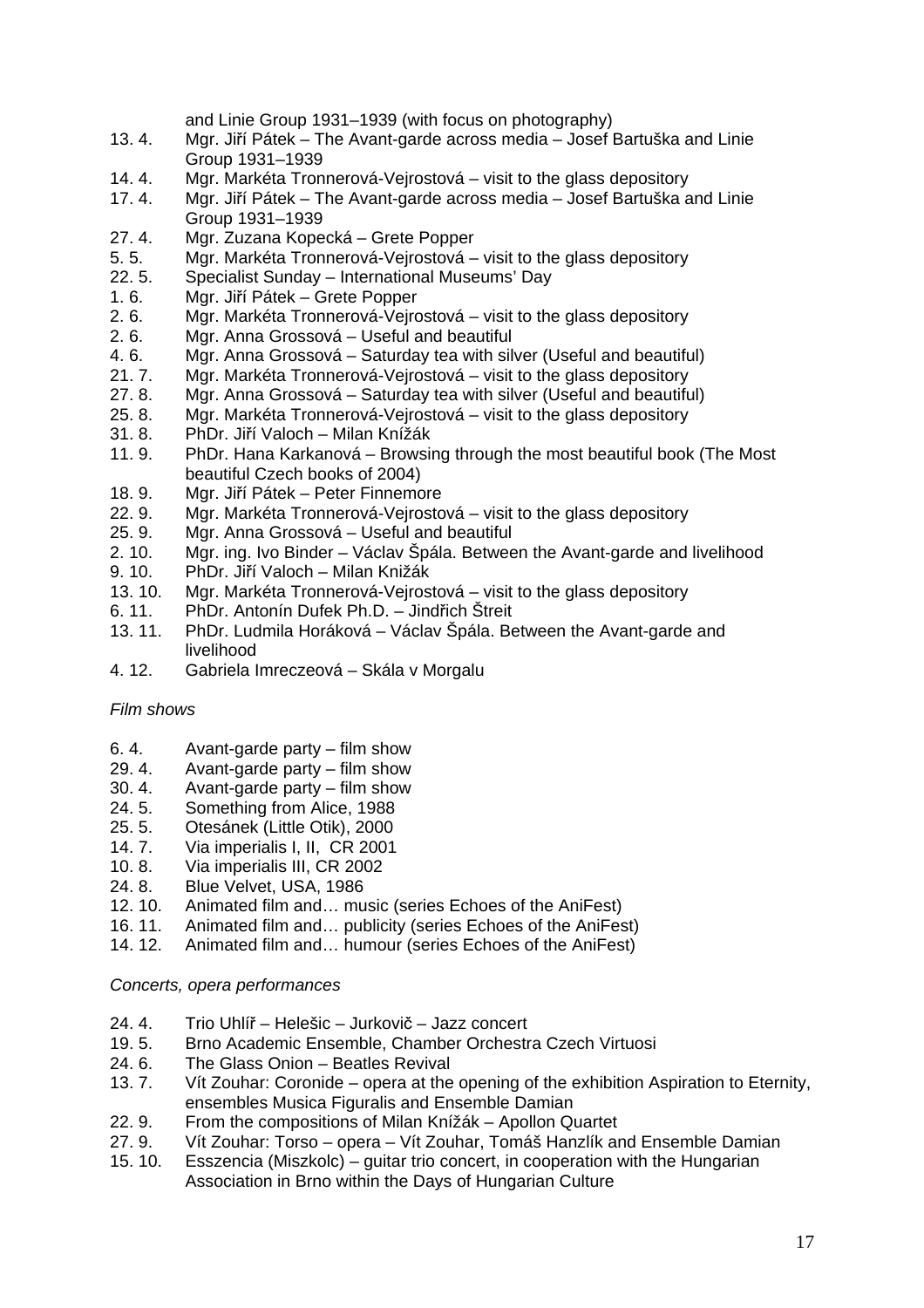27. 11. From maturity to the sources, chamber concert from the work of Vítězslav Novák to the 135th anniversary of his birthday – in cooperation with the Vítězslav Novák Society (closing of the exhibition Václav Špála. Between the Avant-garde and livelihood)

# *Architectural walks*

- 30. 4. Ivan Wahla, Simona Juračková: Pointless walk
- 18. 10. Osamu Okamura, Simona Juračková: Swimming pool complex at Kraví Hora (D.R.N.H. Studio)
- 22. 11. Simona Juračková, Osamu Okamura: Cafés of the RAW Studio excursion around the realisations of architects Tomáš Rusín and Ivan Wahla. Cafés Onyx, Blau, Steiner, Fischer

# *Thematic excursions*

| 1.4.   | Austria – in the footsteps of Franz Anton Maulbertsch                               |
|--------|-------------------------------------------------------------------------------------|
| 27. 4. | The beauty of Czech glass – visit to the Studio of melted glass sculpture – Lhotský |
|        | s.r.o., visit to the museum in Zelezný Brod                                         |
|        | 25.–28. Hungary – in the footsteps of Franz Anton Maulbertsch                       |
| 5.     |                                                                                     |
|        | 25.–29. To the Bodam lake – in the footsteps of Franz Anton Maulbertsch             |
| 10.    |                                                                                     |

*Discussions, readings, literary programmes, theatre performances, combined programmes, events integrating handicapped people, and social events* 

- 27. 2. Edward Scissorhands in Art Nouveau style closing of the exhibition Wiener Secession and Modernism 1900-1925
- 5. 3. PhDr. Jiří Valoch: Hommage to Mr Hadlíz poetry reading, projection
- 15. 3. Petr Skácel (1924–1933) Ivan Pekárek, Martin Zálešák, Pavel Hayek commemmorative meeting of his pupils
- 1. 4. Come and wish us all the best. The 44th anniversary of the Moravian Gallery in **Brno**
- 9. 4. Ladislav Lakomý: I can use all that is beautiful reading from the texts of Linie Group members
- 17. 4. No one should ever have anything (for granted) literary and musical lateafternoon to the 100th anniversary of Jan Werich's birthday – Prof. Miloš Schnierer and students of the Státe Conservatory in Brno
- 4. 5. PhDr. Jiří Valoch: In modo classico, author's reading
- 18. 5. PhDr. Jiří Valoch: Exercise from semiotics, author's reading
- 20. 5. Museum Night at the Moravian gallery in Brno
- 15. 7. Peter Finnemore Zen Gardener meeting the artist
- 8. 9. Meeting Jan Merta at his exhibition
- 19. 9. Places of encounter project for the humanisation of Kociánka complex
- 4. 10. Meeting Milena Dopitová talk with the artist
- 6. 10. Fashion show some works made by Milan Knížák
- 4. 11. Discovery of a painting, dramatic sketch students of the Cyril and Methodius College of Education in cooperation with Manus Civic Association
- 4. 11. František Skála v Morgalu talk with the artist
- 21. 11. Jindřich Štreit talk with the artist
- 25. 11. Flourish meeting the artists and exhibition curators
- 8. 12. Tros Sketos / František Skála, Jaroslav Róna, Aleš Najbrt theatre performance
- 8. 12. František Skála and Martin Souček inauguration of František Skála's book Cestovní deníky Praha – Venezia 1993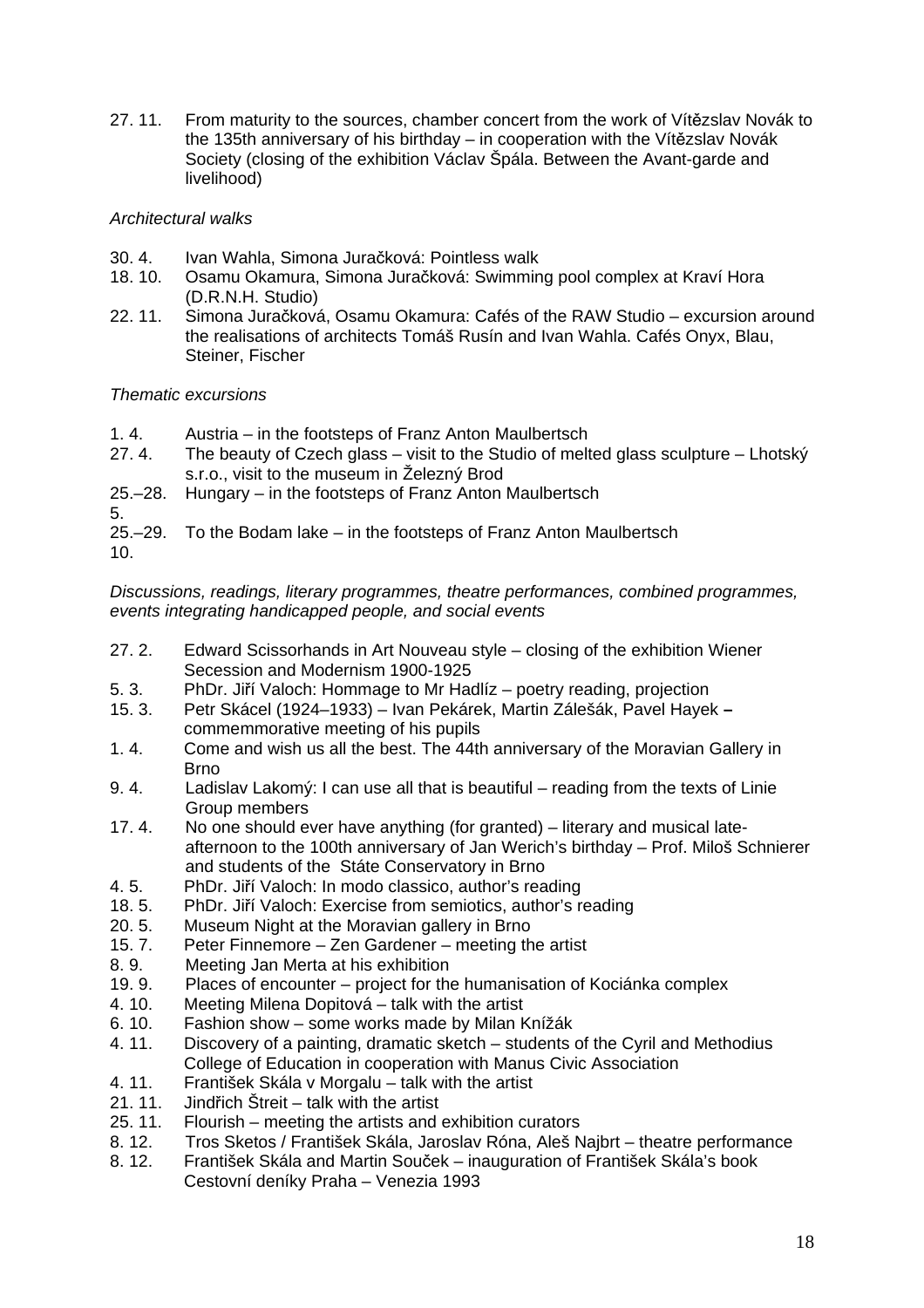# Events for children and young people

# *Specialist commentaries in permanent and temporary and exhibitions and depositories*

| Number of<br>reprises |
|-----------------------|
| 3                     |
| 9                     |
| 6                     |
| 12                    |
| 10                    |
| 4                     |
| $\overline{2}$        |
| 19                    |
| 13                    |
| 16                    |
|                       |

# *Out-of-school lessons*

| Programme                                               | Number of                             |
|---------------------------------------------------------|---------------------------------------|
|                                                         | reprises                              |
| Points, squares, circles                                | 8                                     |
| Jan Svankmajer presents:                                | 20                                    |
| Ten little negroes                                      | 6                                     |
| I like the whole world (Václav Špála)                   | 11                                    |
| Pleasure taken from colours (Václav Spála)              | 8                                     |
| Faces                                                   | $\mathbf 1$                           |
| Looking for ornament                                    | 5                                     |
| Art Nouveau and nature                                  | 31                                    |
| Life in the time of castles, monasteries and cathedrals | 39                                    |
| Magic with glass                                        | 6                                     |
| Milan Knížák's dwarfs                                   | 33                                    |
| In the depth of the wood                                | 13                                    |
| History of clothing culture                             | -1                                    |
| Trees are the most beautiful sculptures                 | 15                                    |
| The story of glass                                      | 12                                    |
| According to old tales                                  | 10                                    |
| Moravia in the Baroque period                           | 5                                     |
| Dressing oneself up to make impression                  | $\, 8$                                |
| The story of a man, the face of nature                  | $\mathbf{1}$                          |
| Playing with shades                                     | $\overline{7}$                        |
| Dialogue of a painting and a body                       | $\overline{4}$                        |
| The dreams of Stěpán Malovec                            | 10                                    |
| Metamorphoses of nature on the painters' canvases       | $\mathbf 1$                           |
| In the midst of luxury                                  | $\,6$                                 |
| <b>Family silver</b>                                    | $\begin{array}{c} 5 \\ 8 \end{array}$ |
| What has the little angel been doing?                   |                                       |
| The face of the Baroque period                          | $\mathfrak{S}$                        |
| In the nature                                           | $6\phantom{1}6$                       |
| Stories in pictures                                     | $\mathbf 1$                           |
| What is Gothic?                                         | 8                                     |
| All inclusive                                           | 16                                    |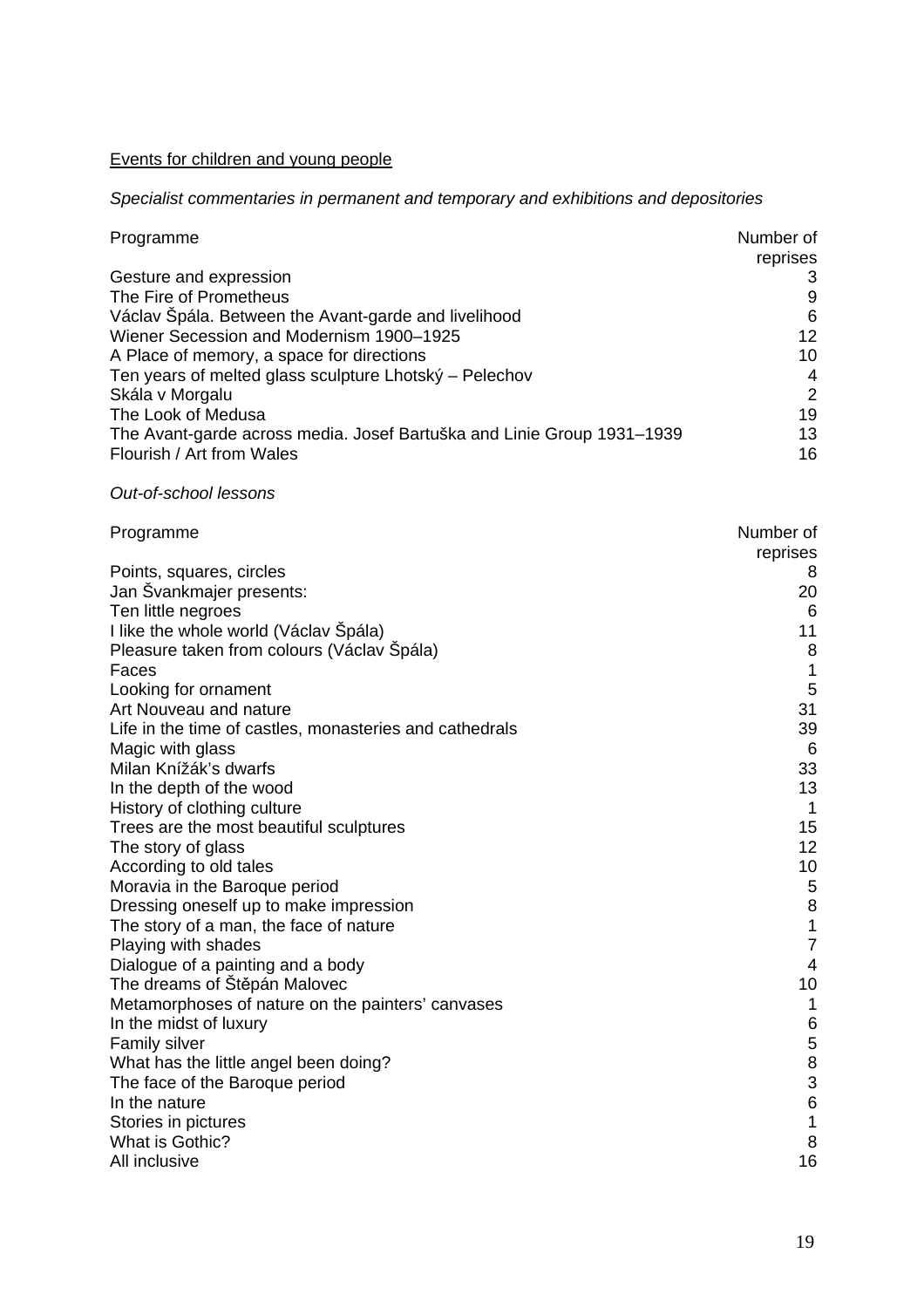# *Children's Studio*

- 8. 1. Secession yourself something I. A little Art Nouveau chair at a little Art Nouveau table – Mgr. Alice Stuchlíková
- 22. 1. Secession yourself something II. A little Art Nouveau cup and a little Art Nouveau vase – Mgr. Alice Stuchlíková
- 5. 2. Secession yourself something III. Art Nouveau scarf Mgr. Alice Stuchlíková
- 19. 2. For the use and pleasure Mgr. Hedvika Chmelíčková (for the Association of foster families)
- 5. 3. "A magic spider weaves a landscape of silk" (J. Bartuška, Stínohra 1, 1930) Gabriela Imreczeová
- 24. 3. The story of easter Markéta Skotáková
- 25. 3. The story of glass Mgr. Alice Stuchlíková
- 9. 4. Inspiration from Pelechov Mgr. Alice Stuchlíková
- 16. 4. Ten little negroes Petra Hlaváčková
- 7. 5. The dreams of Štěpán Malovec Lea Biberlová, Veronika Kovářová
- 28. 5. Outdoor in the open Gabriela Imreczeová
- 11. 6. Silver kingdom Mgr. Alice Stuchlíková
- 27. 7. Morning tale: Rhymes and funs Gabriela Imreczeová
- 17. 8. About Anemone Gabriela Imreczeová
- 10. 9. E. T. and his friends Mgr. Alice Stuchlíková
- 24. 9. Morning tale: Rhymes and funs Gabriela Imreczeová<br>8. 10. Fantastic Odyssev Mgr. Alice Stuchlíková
- Fantastic Odyssey Mgr. Alice Stuchlíková
- 22. 10. A beautiful lady's fan Mgr. Hedvika Chmelíčková
- 17. 12. From Wales Dana Trávničková
- 23. 12. A Christmas dream

#### *Summer art courses*

| $18 - 22.7$ . | A time of illusions and miracles - Mgr. Eva Strouhalová, Bc. Markéta |
|---------------|----------------------------------------------------------------------|
|               | Skotáková                                                            |
| $17 - 19.8$ . | The world as a stage – Mgr. Eva Strouhalová, Bc. Markéta Skotáková   |
| 22.–26.8.     | Mysterious and unreal - Mgr. Eva Strouhalová, Bc. Markéta Skotáková  |

### *Attendance of the MG cultural and educational events*

| Programmes for adults   | 13.910 visitors |
|-------------------------|-----------------|
| Programmes for children | 8.469 visitors  |
| Total                   | 22.379 visitors |

## **PUBLIC SERVICES**

#### *Moravian Gallery library*

*Range of the book assets* 

| Number of library items as of 31 December 2005<br>New items in 2005 | 125,145<br>940 |
|---------------------------------------------------------------------|----------------|
|                                                                     |                |
| donated                                                             | 267            |
| exchanged                                                           | 256            |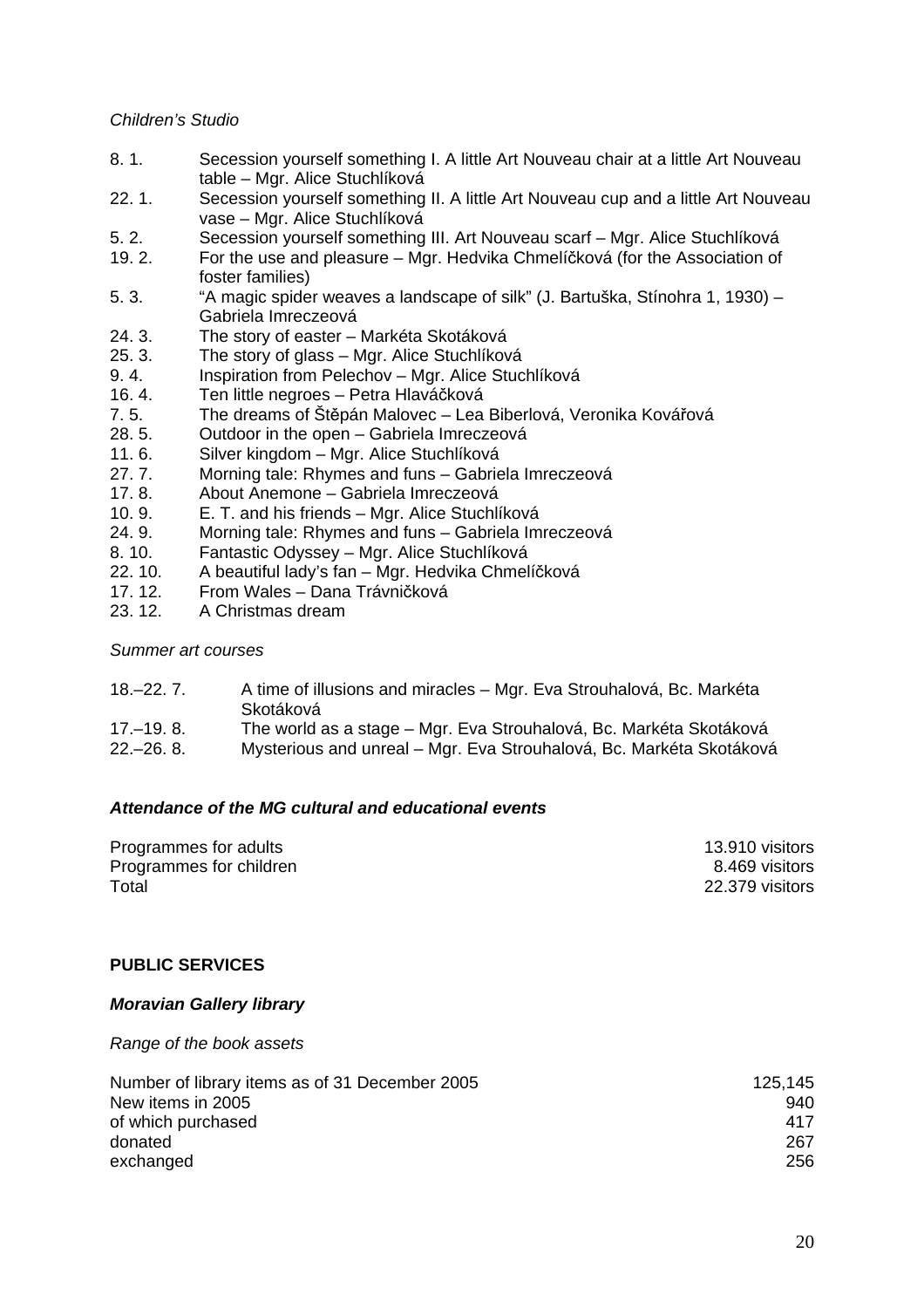### *Reader services*

| Number of registered readers<br>Number of readers' visits<br>Number of visits to the electronic catalogue<br>Number of current and returned loans<br>of which within inter-library loan service<br>Specialist bibliography and factographic consultations<br>Xerox copies made for readers<br>Scans for readers<br>Book assets in process |            | 541<br>7,838<br><b>XXX???</b><br>39,071<br>112<br>6,244<br>10,200<br>259 |
|-------------------------------------------------------------------------------------------------------------------------------------------------------------------------------------------------------------------------------------------------------------------------------------------------------------------------------------------|------------|--------------------------------------------------------------------------|
| Name cataloguing including re-catalogued items<br>Subject cataloguing<br>Analytical description of articles in Czech and foreign periodicals                                                                                                                                                                                              |            | 1,707 entries<br>516 entries<br>407 titles<br>758 records                |
| Book exchanges                                                                                                                                                                                                                                                                                                                            |            |                                                                          |
| Publications sent from the MG to partner<br>institutions                                                                                                                                                                                                                                                                                  | 345 titles | at 194,27 CZK                                                            |
| of which abroad                                                                                                                                                                                                                                                                                                                           | 265 titles | at 162,61 CZK                                                            |
| within the CR                                                                                                                                                                                                                                                                                                                             | 80 titles  | at 32,66 CZK                                                             |
| The MG library received                                                                                                                                                                                                                                                                                                                   | 507 titles | at 192,50 CZK                                                            |
| of which from abroad                                                                                                                                                                                                                                                                                                                      | 311 titles | at 162,87 CZK                                                            |
| from the CR                                                                                                                                                                                                                                                                                                                               | 196 titles | at 29,463 CZK                                                            |

# Export of artworks

In accordance with law 71/94 Sb., 20 permits for the export of artwork abroad were granted in 2005.

### The photographic studio

| Number of photographic pictures made                                                      | 10,132 |
|-------------------------------------------------------------------------------------------|--------|
| Large-scale reproductions of artworks                                                     | 1,704  |
| Complete documentation of exhibitions                                                     | 25     |
| Reportage documentation of MG events                                                      | 25     |
| Photographs                                                                               | 2,684  |
| Digital pictures                                                                          | 5,639  |
| Scans                                                                                     | 4,652  |
| Number of agreements on the provision of photographic material<br>and reproduction rights | 83     |

# **The Moravian Gallery in Brno as the provider of standardized public services**

Pursuant to Acts 122/2000 Coll. and 483/2004 Coll. the Moravian Gallery has become a provider of standardized public services and, based on the above legislative norms, provides the public with the following:

a) Temporal accessibility standard

Opening hours Wednesday – Sunday 10 am – 6 pm, Thursday until 7 pm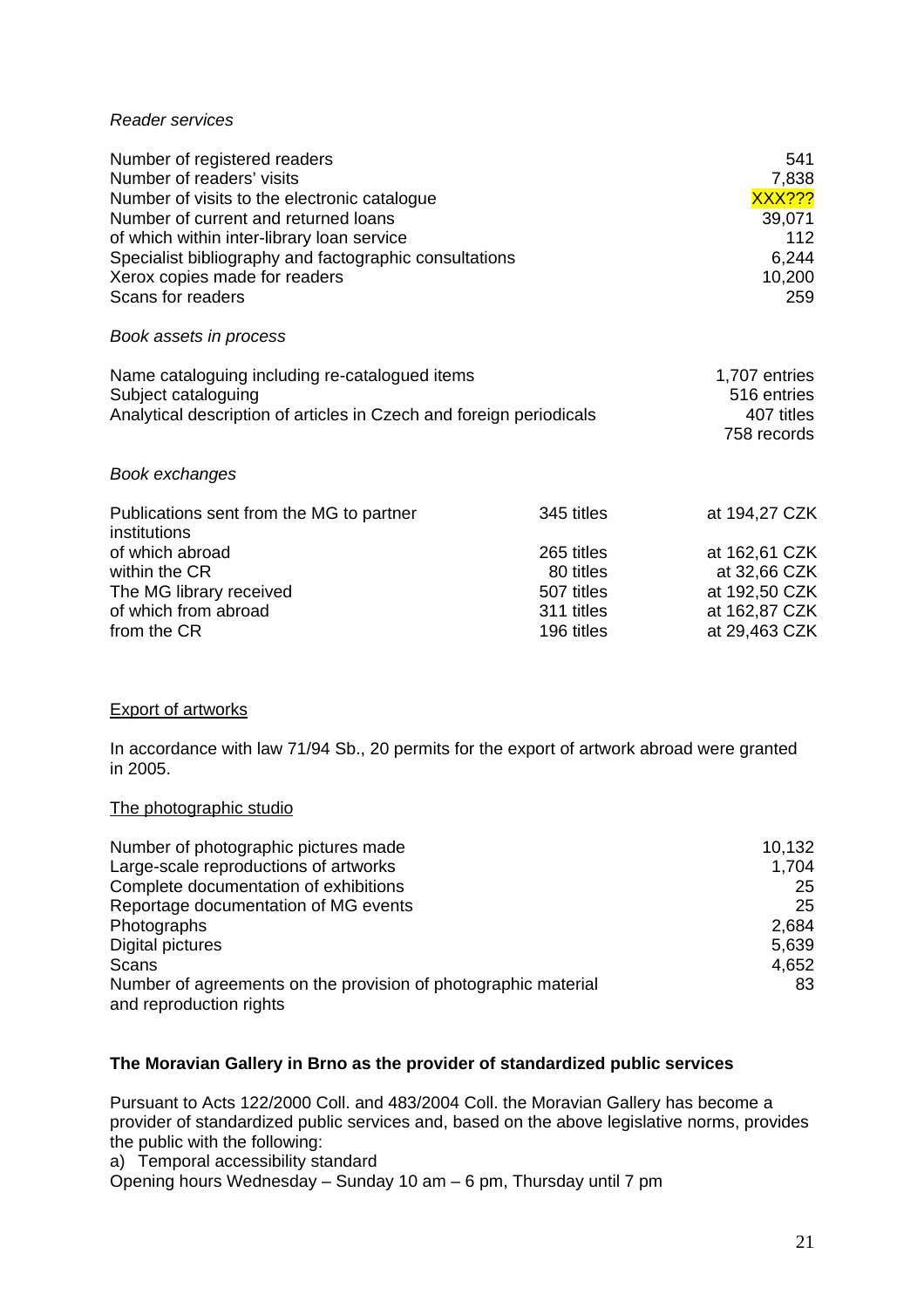Contact with the public: notice boards, www pages, printed programmes, daily press, press conferences, printed posters and invitation cards

b) Economic accessibility standard

Entrance fee concessions scheme – free of charge for children up to 6 years, school group leaders, press and public media staff, secondary school and university students of art, disabled persons including helpers, members of professional and amateur art associations, members of partner institutions, etc. Each first Friday in the month free entry to permanent exhibitions, occasionally free entry to temporary exhibitions.

c) Physical accessibility standard

Special programmes for persons with impaired movement and orientation. The buildings of the Pražák Palace and the Museum of Applied Arts completely accessible to the disabled, only the ground floor accessible in the Governor's Palace; personal assistance available if required.

# **SCHOLARLY AND RESEARCH ACTIVITIES**

Systematic scholarly and research activities of the Moravian Gallery experts centred in 2005 around projects associated with grant subsidies:

# **The origin and formation of the Moravian Gallery collection**

(Research and development grant, identification code MKO0009487102) Institutional research scheme of the Moravian Gallery in Brno, duration 2005–2011, implemented by: MG curators led by PhDr. F. Suchomel

### **The Message of Colours, Shapes and Ideas...**

"May Maulbertsch's exquisite works protect your country" (Jakob Smutzer, 1796). The Church of the Whipped Saviour in Dyje – contribution to the cultural landscape conservation and European integrity (EU grant from the "Culture 2000" programme, financially supported also by the Ministry of Culture of the CR), duration 1. 11. 2004–31. 10. 2005, project leader: Mgr. Zora Wörgötter / Mgr. Petr Tomášek

#### **The Art and Civilisation of the Baroque Period in Moravia**

(GA CR grant, registration No. 408/03/0656), implemented in cooperation with the Institute for Art History, Faculty of Arts, Masaryk University in Brno, duration 2003–2005, project partner: Mgr. Zora Wörgötter

#### **The Iconography of Perspective – perspective and representation**

(Research and development grant of the Czech Ministry of Culture, project identification code: DA04P01OUK004), duration 2004 – January 2006, project leader: Mgr. Petr Ingerle

# **Symposia, seminars, conferences**

#### **Baroque mural painting in Central Europe**

International scientific conference, Brno – Prague, 27. 9.–1. 10. 2005, within the project "The Message of Colours, Shapes and Ideas...", supported by the EU grant Culture 2000, 80 participants (Brno section).

# **PUBLISHING ACTIVITIES**

# **Bulletin of the Moravian Gallery in Brno No. 60**

Editor Alena Krkošková, ISBN 80-7027-133-7, 396 pp.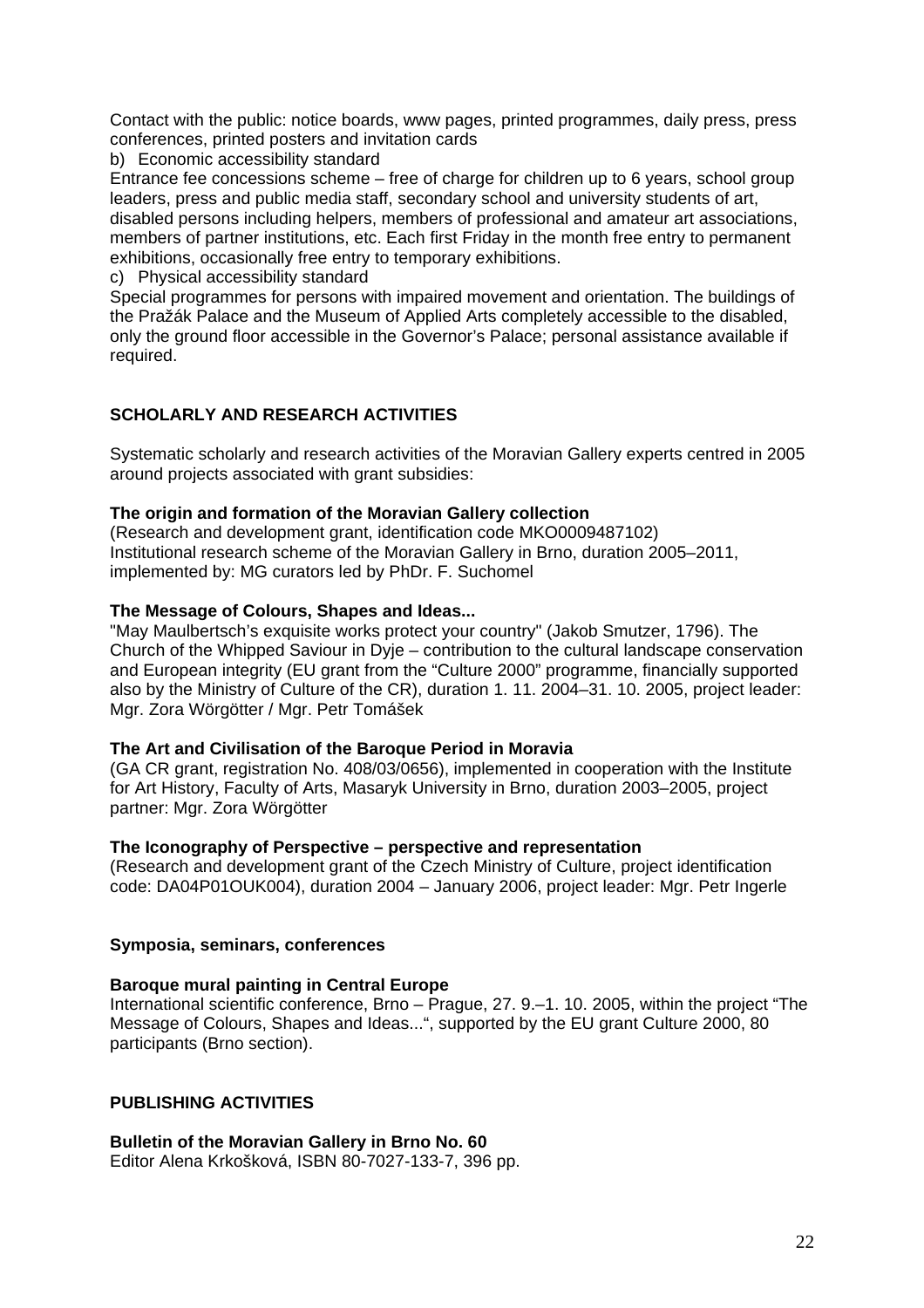#### **Bulletin of the Moravian Gallery in Brno No. 61**

Editor Alena Krkošková, ISBN 80-7027-143-4, 359 pp.

# *Exhibition catalogues and accompanying publications*  **Wiener Secession and Modernism 1900-1925. Applied art and photography in the Czech lands.**

Miroslav Ambroz et al., ISBN 80-7027-131-0, German version (CD) – ISBN 80-7027-132-9, 381 pp.

#### **Grete Popper. Photographs from the inter-war period**

Antonín Dufek, Zuzana Kopecká, Petra Trnková, ISBN 80-7027-134-5, 113 pp.

# **Useful and beautiful. Silver in Vienna and the Habsburg Monarchy in 1780–1920**

Anna Grossová, ISBN 80-7027-135-3, 232 pp.

#### **Franz Fiedler – Photographs**

Antonín Dufek, ISBN 80-7027-136-1, 169 pp.

#### **Jan Merta. Paintings 1985–2005**

Marek Pokorný, Karel Císař, ISBN 80-7027-138-8, 136 pp.

#### **Flourish. Art from Wales**

Editors Anthony Shapland and Marek Pokorný, ISBN 80-7027-141-8, 64 pp.

#### **Die Kirche des Gegeisselten Heilands in Dyje**

Editor Zora Wörgötter, ISBN 80-7027-137-X, German version 80-7027-139-6, 167 pp.

#### **Michal Cihlář. All Inclusive**

Marta Sylvestrová, ISBN – 80-7027-140-X, 22 pp.

#### **Good News. Spelling Book.** Petr Ingerle, non-pag. **Michal Kalhous – I Don't Paint.** Yvona Ferencová, non-pag. **Barbora Klímová – SLIders.** Petr Ingerle, non-pag. **Denisa Lehocká.** Yvona Ferencová, non-pag. **Jan Šerých – Abbey Road 2:45.** Petr Ingerle, non-pag.

PUBLISHING ACTIVITIES BY MORAVIAN GALLERY EXPERTS (books, studies, catalogue texts, articles in the specialist press)

#### PhDr. Miroslav AMBROZ

Interiér jako Gesamtkunstwerk. In: Vídeňská secese a moderna 1900–1925. Užité umění a fotografie v českých zemích, MG exhibition catalogue, 2005, pp. 296–319 Vídeňská secese a moderna. In: Vídeňská secese a moderna 1900–1925. Užité umění a fotografie v českých zemích, MG exhibition catalogue, 2005, pp. 12–23 Vídeňská secese a moderna v Moravské galerii v Brně, Bulletin Moravské galerie v Brně, No. 61, 2005, Brno 2005, pp. 298–299

#### Mgr. ing. Ivo BINDER Bridget Riley: Grafické dílo 1962–2002, Bulletin Moravské galerie v Brně, No. 61, 2005, Brno 2005, pp. 305–306

PhDr. Antonín DUFEK, PhD.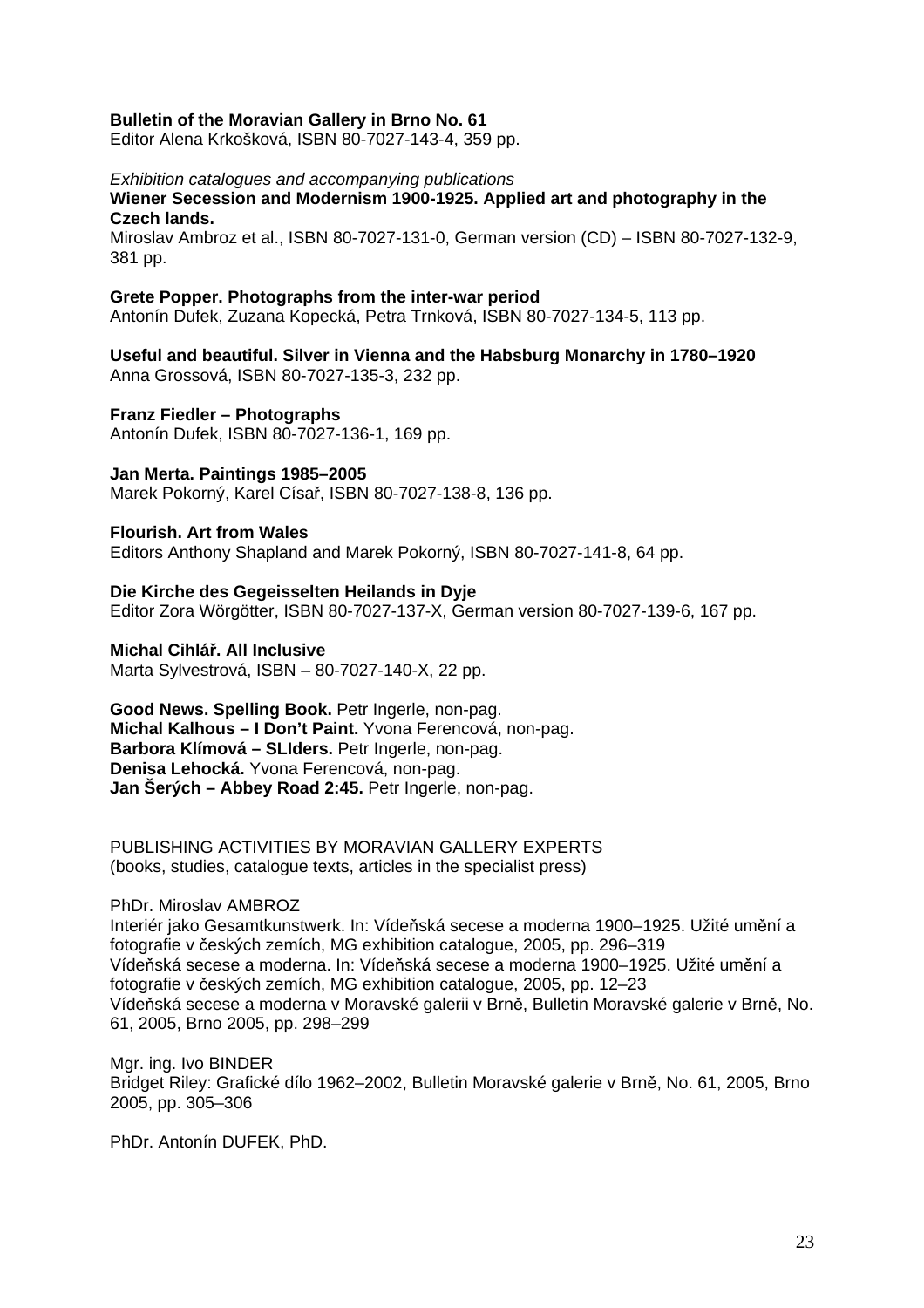Fotografie mezi internacionálním stylem a regionálními inspiracemi. In: Vídeňská secese a moderna 1900–1925. Užité umění a fotografie v českých zemích, MG exhibition catalogue, 2005, pp. 238–245

Franz Fiedler. Fotografie / Photographs / Fotografien, MG exhibition catalogue, Brno 2005 Nejistý svět jistot. In: Grete Popper. Fotografie mezi dvěma světovými válkami / Photographs from the inter-war period, MG exhibition catalogue, Brno 2005, pp. 7–10

Vladimír Jindřich Bufka, František Drtikol, Karel Novák, Josef Anton Trčka. In: Francis Ribemont, Patrick Daum (eds.), La photographie pictorialiste en Europe 1888–1918, Catalogue of the Musée des Beaux-Arts de Rennes 2005, pp. 315, 318

Mgr. Yvona FERENCOVÁ

Denisa Lehocká, MG exhibition catalogue (Atrium), 2005, non-pag.

Hruška orální řitní poševní, Ateliér 2005, No. 19, p. 4

Jemné vnímání diferencí. Kolekce uměleckých děl Moravské galerie v Brně pro nevidomé a slabozraké, Bulletin Moravské galerie v Brně, No. 60, 2004, Brno 2005, pp. 191–197 Ladislav Jezbera – Zlatá žíla, Ateliér 2005, No. 1, p. 4

Michal Kalhous *–* Nemaluju, MG exhibition catalogue (Atrium), 2005, non-pag. Strechomluvy, Ateliér 2005, No. 3, p. 5

Václav Cigler, exhibition catalogue of the Galerie Sokolská 26, Ostrava 2005

Ak. mal. Igor FOGAŠ

Restaurátorský průzkum výtvarných děl, Bulletin Moravské galerie v Brně, No. 60, 2004, Brno 2005, pp. 159–170

Mgr. Anna GROSSOVÁ

Kov. In: Vídeňská secese a moderna 1900–1925. Užité umění a fotografie v českých zemích, MG exhibition catalogue, 2005, pp. 126–139

Nestejné dvojice, Ateliér 2005, No. 3, p. 6

Poznámka k historii vzniku a trvání Stálé galerie umění firmy Baťa ve Zlíně v letech 1936– 1953. In: Sborník konference muzeí, konané 6.–7. října 2004 u příležitosti 100. výročí založení Muzea města Brna, Muzeum města Brna, 2005, CD

Restaurování a konzervace stříbra pro výstavu "Užitečné a okouzlující", Bulletin Moravské galerie v Brně, No. 61, 2005, Brno 2005, pp. 149–156

Šperk. In: Vídeňská secese a moderna 1900–1925. Užité umění a fotografie v českých zemích, MG exhibition catalogue, 2005, pp. 140–149

Užitečné a okouzlující. Stříbro v habsburské monarchii v letech 1780–1920, MG exhibition catalogue, 2005

Vídeňské stříbro, Art & Antiques, 2005, No. 6–7, pp. 80–83

Mgr. Petr INGERLE

Barbora Klímová – SLIders, MG exhibition catalogue (Atrium), 2005, non-pag. Dobré zprávy. Slabikář, MG exhibition catalogue (Atrium), 2005, non-pag.

Ikonoklastická redukce v podání Jana Šerých, Jan Šerých: Abbey Road 2:45, MG exhibition catalogue (Atrium), 2005, non-pag.

Poznámky k ikonografii perspektivy a roli perspektivního traktátu ve struktuře barokního "obrazu světa", Bulletin Moravské galerie v Brně, No. 60, 2004, Brno 2005, pp. 95–111 Poznámky k ikonografii perspektivy II. Personifikace perspektivy (continuation and ending from No. 60), Bulletin Moravské galerie v Brně, No. 61, 2005, Brno 2005, pp. 89–96

# PhDr. Hana KARKANOVÁ

Břetislav Benda. In: Biografický slovník českých zemí, Vol. 3, Praha 2005 Bulletin Moravské galerie v Brně. Bibliografie 1969–2003, Bulletin Moravské galerie v Brně, No. 60, 2004, Brno 2005, annex on CD (with Judita Matějová)

Eliška Čabalová. Vyhynulé formy, introduction to exhibition catalogue of the GVU Ostrava, 2005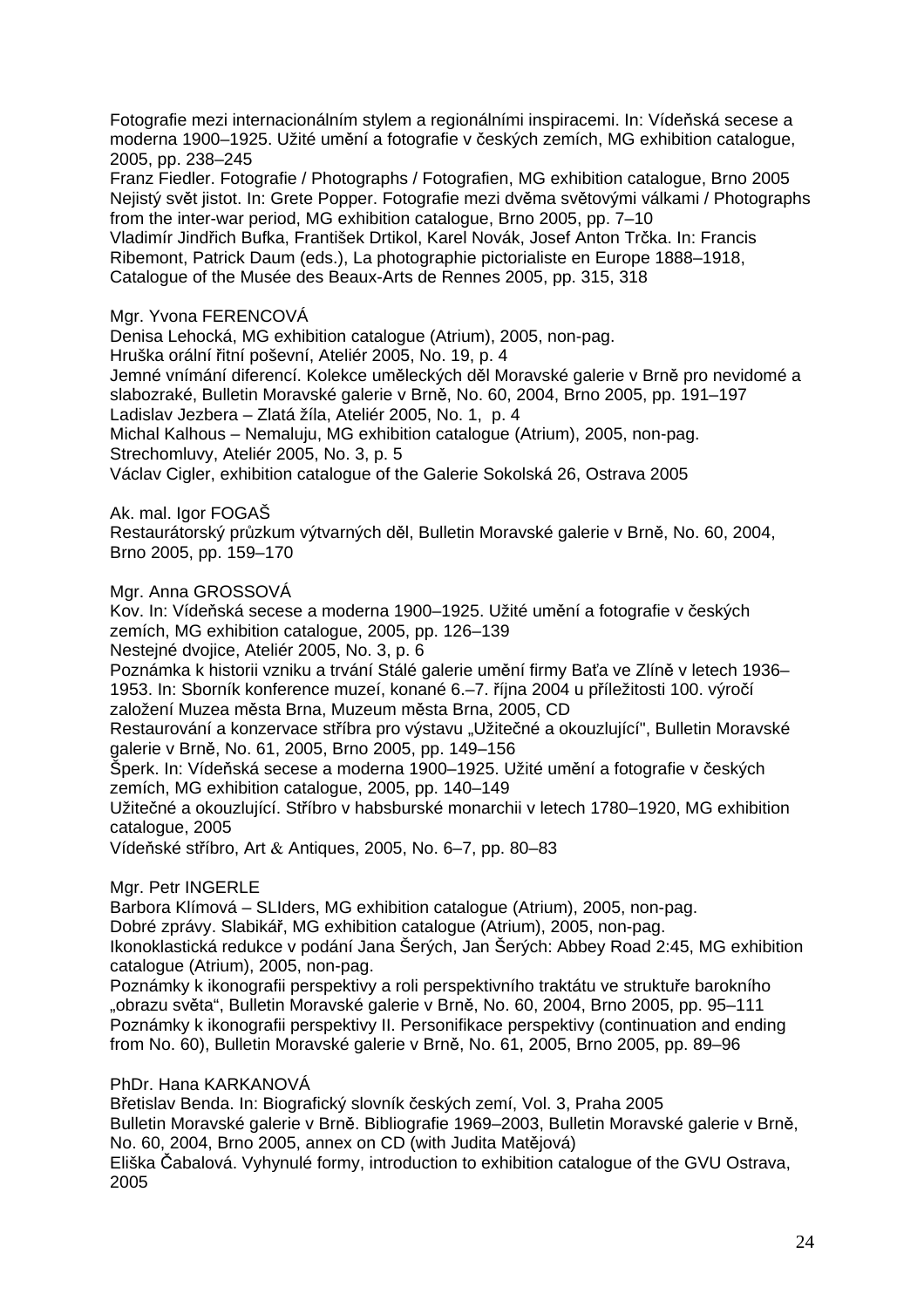Nejnovější projekty knihovny Moravské galerie v Brně. In: Duha, informace o knihách a knihovnách z Moravy 2005, No. 3, pp. 11–14

Mgr. ing. Zdeněk KAZLEPKA, Ph.D.

Disegno veneto. Benátská kresba 16.–18. století v českých, moravských a slezských sbírkách, Bulletin Moravské galerie v Brně, No. 60, 2004, Brno 2005, pp. 340–342 Dvě kresby od Giovanniho Lanfranco v Moravské galerii v Brně, Bulletin Moravské galerie v Brně, No. 60, 2004, Brno 2005, pp. 115–122

Virtu et Fortuna. Tištěná genealogie italského šlechtice Antonia Rambalda hraběte Collalto e San Salvatore, Bulletin Moravské galerie v Brně, No. 61, 2005, Brno 2005, pp. 105–114

PhDr. Alena KRKOŠKOVÁ

Bohuslava Olešová. In: Nová encyklopedie českého výtvarného umění, Academia Praha, Dodatky 2005

Dana Chatrná. In: Nová encyklopedie českého výtvarného umění, Academia Praha, Dodatky 2005

Ke sbírce Mojmíra Helceleta v Moravské galerii v Brně, Bulletin Moravské galerie v Brně, No. 61, 2005, Brno 2005, pp. 71–86

Mikrogalerie jako multimediální průvodce sbírkami Moravské galerie v Brně, Bulletin Moravské galerie v Brně, No. 60, 2004, Brno 2005, pp. 181–190

Bulletin Moravské galerie v Brně, No. 61, 2005, Brno 2005, editorial, p. 9

Mgr. Marika KUPKOVÁ

Umění je abstrakce. Česká vizuální kultura 60. let, Bulletin Moravské galerie v Brně, No. 60, 2004, Brno 2005, pp. 344–345

Lukáš KŮRA DiS

Zpráva o restaurování tulipánové vázy, Bulletin Moravské galerie v Brně, No. 60, 2004, Brno 2005, pp. 171–175

Model reliéfu pro pomník "Josefa II. orajícího na poli u Slavíkovic" ze sbírek Moravské galerie v Brně. Zpráva o konzervaci reliéfu pro pomník "Josefa II. orajícího na poli u Slavíkovic", Bulletin Moravské galerie v Brně, No. 61, 2005, pp. 137–146 (with Mgr. Martina Straková)

PhDr. Judita MATĚJOVÁ

Bulletin Moravské galerie v Brně. Bibliografie 1969–2003, Bulletin Moravské galerie v Brně, No. 60, 2005, annex on CD (with Hana Karkanová)

Zpráva o mikrofilmování a digitalizaci muzejního časopisu Mitteilungen des Mährischen Gewerbemuseums in Brünn z knihovny Moravské galerie v Brně, Bulletin Moravské galerie v Brně, No. 61, 2005, pp. 309–310

# Mgr. Jiří PÁTEK

Analogový a digitální – analogový nebo digitální? Reflexe technického obrazu v teorii přelomu století, Bulletin Moravské galerie v Brně, No. 60, 2004, Brno 2005, pp. 87–94 Daniela Dostálková, barevně od reklamy až k genderu, IM6 I, 2005, No. 4, pp. 9–12 Dodatky k surrealistické inscenované fotografii Františka Povolného, Bulletin Moravské galerie v Brně, No. 61, 2005, Brno 2005, pp. 259–270

Jan Juránek, dezert s Estradou, IM6 I, 2005, No. 5, p. 10

Jde to i tak. In: Vojtěch Sláma. Vlčí med, exhibition catalogue of the Galerie Měsíc ve dne, České Budějovice 2005

Jiří Šigut – Záznamy 1999–2003, Bulletin Moravské galerie v Brně, No. 60, 2004, Brno 2005, pp. 342–344

Missions by Alena Dvořáková and Viktor Fischer, Imago, winter 2005, No. 19, pp. 52–53 Nepřestávejte skórovat!, Ateliér, 2005, No. 14, p. 7

Ženy Alžběta Rubešová, IM6 I, 2005, No. 6, pp. 11–13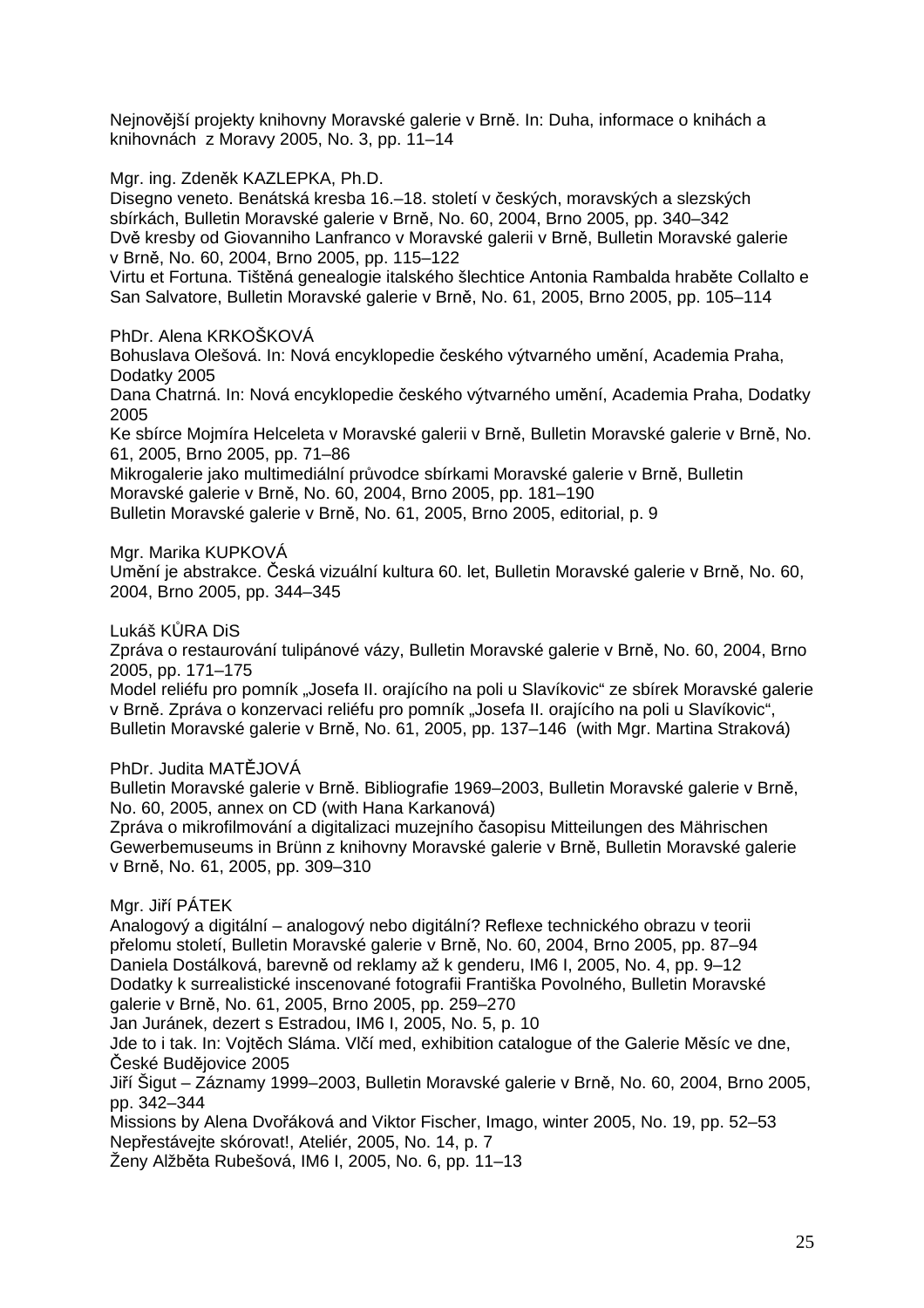Mgr. Andrea PAUCHOVÁ-BŘEZINOVÁ

Keramika a porcelán. In: Vídeňská secese a moderna 1900–1925. Užité umění a fotografie v českých zemích, MG exhibition catalogue, 2005, pp. 94–125

Marek POKORNÝ

A na co myslím já. In: Marek Pokorný (ed.), A na co myslíš ty. And what are you thinking about: Tomáš Císařovský, Jan Merta, Petr Nikl, Antonín Střížek, exhibition catalogue of the Galerie hlavního města Prahy, 2005, non-pag.

Art in Nature's Mirror. In: Marek Pokorný (ed.), Nature's Mirror – Contemporary Czech Art, exhibition catalogue, Praha 2005, pp. 15–19

Banální úvaha o švestkách, Host, 2005, No. 7, p. 2

Bulletin Moravské galerie v Brně, No. 61, 2005, Brno 2005, editorial, p. 8

Hodně (i) málo. Umění a/nebo architektura, Era 21, 2005, No. 2, pp. 56–58

Kostel Bičovaného Spasitele v Dyji, Moravská galerie v Brně, Brno 2005, introduction, p. 9 Když obsah vyprovodíme dveřmi, vrátí se oknem/ Throw the Content out through the Front Door and it Comes Back through the Window. In: Marek Pokorný (ed.), Jan Merta. Obrazy 1985–2005, MG exhibition catalogue, 2005, p. 11–25

Model of the World / Quadrophonia. Czecho-Slovak Pavilion, exhibition catalogue of the 51st Venice Biennale of International Art, Bratislava 2005, pp. 5–8

Model of the World / Quadrophonia, Praesens, 2005, No. 2, pp. 83–85

Ryan Mendoza, Tema Celeste, January–February 2005, No. 107, pp. 75–76

Netečnost a Bospor, Host, 2005, No. 9, p. 2

Skupinový portrét umělců jako Flourish. In: Flourish. Art from Wales, MG exhibition catalogue, 2005, non-pag.

Vídeňská secese a moderna 1900–1925. Užité umění a fotografie v českých zemích, MG exhibition catalogue, 2005, introduction, p. 7

Že by zase něco zůstalo na mně?, Host, 2005, No. 8, p. 2

Mgr. Martina STRAKOVÁ

Design proutěného nábytku ve střední Evropě v letech 1900–1925, Bulletin Moravské galerie v Brně, No. 60, 2005, pp. 123–132

Model reliéfu pro pomník "Josefa II. orajícího na poli u Slavíkovic" ze sbírek Moravské galerie v Brně. Zpráva o konzervaci reliéfu pro pomník "Josefa II. orajícího na poli u Slavíkovic", Bulletin Moravské galerie v Brně, No. 61, 2005, pp. 137–146 (with Lukáš Kůra DiS) Nábytková tvorba. In: Vídeňská secese a moderna 1900–1925. Užité umění a fotografie v českých zemích, MG exhibition catalogue, 2005, pp. 162–173

Kníže mecenáš. Jan II. z Liechtenštejna a jeho podpora uměleckoprůmyslových muzeí na Moravě a ve Slezsku. In: Přelom 19. a 20. století – období vzniku městských muzeí a jejich vývoj ve 20. století. Sborník konference muzeí konané 6.–7. října 2004 u příležitosti 100. výročí založení Muzea města Brna, CD-ROM, Muzeum města Brna 2005.

PhDr. Filip SUCHOMEL

Arts and Crafts (recenze výstavy International Arts and Crafts ve Victoria and Albert Museum v Londýně). In: Art and Antiques, June 2005, p. 97

Japanese Art at Castles and Chateaux in the Czech Republic. In: Kreiner, Josef (ed): Japanese Collections in European Museums II. Bonn 2005, pp. 199–201

Japanese Lacquerware from the Main Czech Collections from the 17th and 18th Centuries,

Part II. In: The Role of Urushi in International Exchange. Tokyo 2005, pp. 47–61

Odrazy Orientu na českém porcelánu a kamenině. In: Art and Antiques, April 2005, pp. 108– 114

Orientální umění – marginálie nebo perla muzejních sbírek? (Oriental art – Marginalia or Pearls of Museum Collections?). Muzeum města Brna, 6. 10. 2004. Published in June 2005 on CD ROM.

PhDr. Kateřina SVOBODOVÁ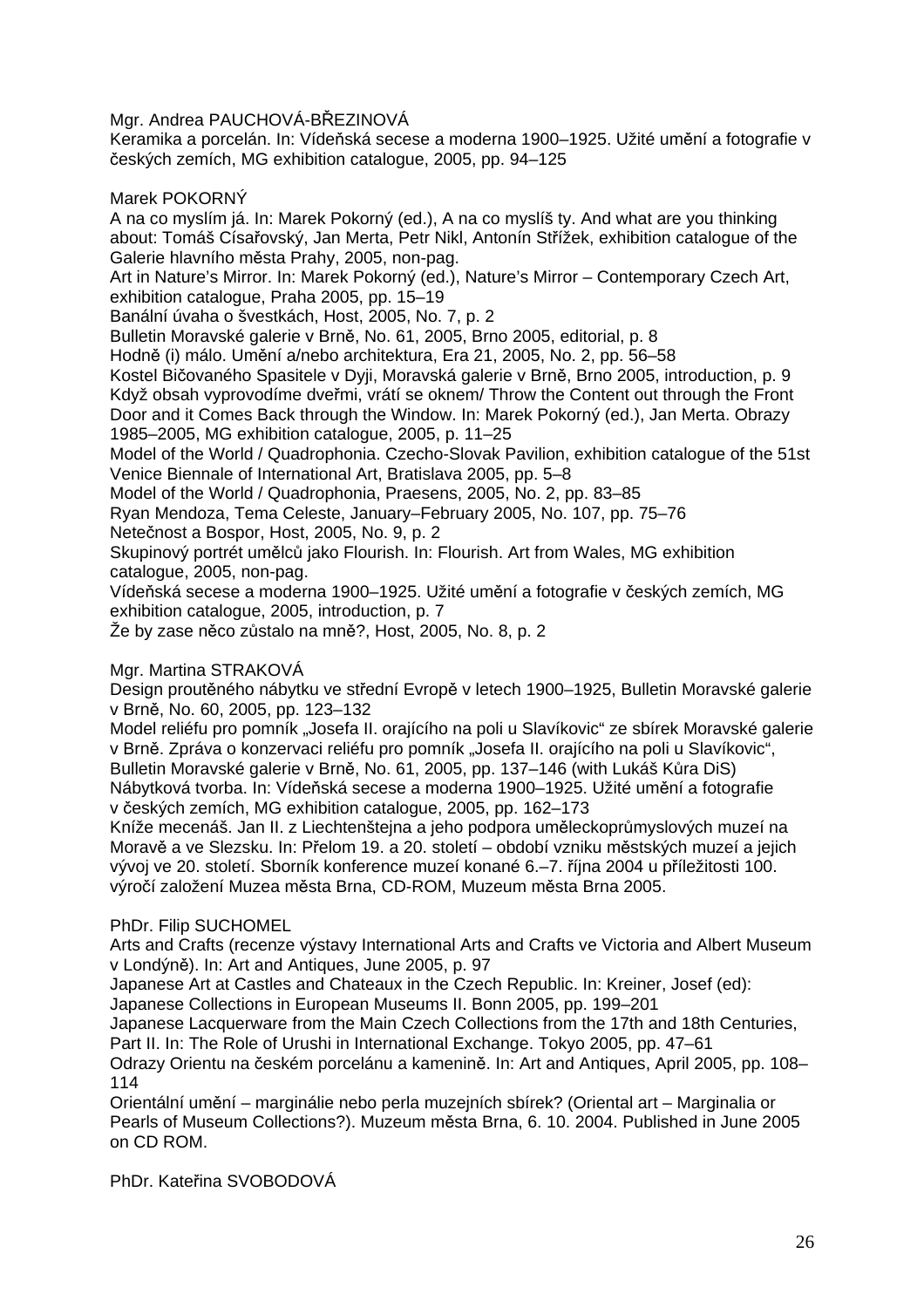Fond umění 19. století Moravské galerie v Brně a jeho formování prostřednictvím soukromých sbírek, Bulletin Moravské galerie v Brně, No. 61, 2005, Brno 2005, pp. 49–60 Krajinou duše Antonína Hudečka. Moravská galerie v Brně, Místodržitelský palác 19. 6.–14. 9. 2003, Bulletin Moravské galerie v Brně, No. 60, 2004, Brno 2005, pp. 339–340 Umělecké památky města Dačic. In: Vlastivěda moravská, Dačicko, Slavonicko, Telčsko, Muzejní a vlastivědná společnost v Brně 2005, pp. 533–536

## PhDr. Marta SYLVESTROVÁ

Americký historický a současný plakát, exhibition catalogue of the Unie výtvarných umělců plzeňské oblasti, Plzeň 2005

Michal Cihlář. All Inclusive, MG exhibition catalogue (Ambit), 2005, non-pag. Ohlasy Vídně v plakátové tvorbě v Čechách a na Moravě. In: Vídeňská secese a moderna 1900–1925. Užité umění a fotografie v českých zemích, MG exhibition catalogue, 2005, pp. 220–237

### Mgr. Petr TOMÁŠEK

Zdroje nákupů německého a nizozemského malířství ve sbírce Heinricha Gomperze, Bulletin Moravské galerie v Brně, No. 61, 2005, Brno 2005, pp. 61–70

#### Mgr. Markéta TRONNEROVÁ-VEJROSTOVÁ

Česká loutka, Bulletin Moravské galerie v Brně, No. 60, 2004, Brno 2005, p. 338 Firma Lötz ve sbírce skla Moravské galerie v Brně, Bulletin Moravské galerie v Brně, No. 60, 2004, Brno 2005, pp. 133–142

Sklo. In: Vídeňská secese a moderna 1900–1925. Užité umění a fotografie v českých zemích, MG exhibition catalogue, 2005, pp. 54–93

### Pavlína VOGELOVÁ

Vědecký svět fotografie a filmu profesora Jaroslava Boučka. In: Kinematografie a město. Studie z dějin lokální filmové kultury. Sborník prací Filozofické fakulty brněnské univerzity O2, Brno 2005, pp. 143–166

# Mgr. Zora WÖRGÖTTER

Barokní nástěnná malba ve střední Evropě, Bulletin Moravské galerie v Brně, No. 61, 2005, Brno 2005, pp. 193–196 (with Mgr. Michaela Šeferisová-Loudová, Ph.D. and Mgr. Martin Mádl, Ph.D.)

K jubileu PhDr. Vlasty Kratinové, CSc., Bulletin Moravské galerie v Brně, No. 61, 2005, Brno 2005, pp. 167–176

Kostel Bičovaného Spasitele v Dyji – chronologický přehled nejvýznamnějších událostí. In: Zora Wörgötter, Jiří Kroupa (eds.), Kostel Bičovaného Spasitele v Dyji, Brno 2005, pp. 158– 160

Poselství barev, tvarů a myšlenek… In: Zora Wörgötter, Jiří Kroupa (eds.), Kostel Bičovaného Spasitele v Dyji, Brno 2005, pp. 161–164

Utrechtská krajinomalba ve sbírce Moravské galerie v Brně, Bulletin Moravské galerie v Brně, No. 60, 2004, Brno 2005, pp. 143–158

…z lásky k umění a sobě pro radost… Umělecká sbírka Heinricha Gomperze (1843–1894), Bulletin Moravské galerie v Brně, No. 61, 2005, Brno 2005, pp. 299–302

#### Marie ZMYDLENÁ

Zpráva o restaurování obrazu Františka Kalába Blíženci, Bulletin Moravské galerie v Brně, No. 60, 2004, Brno 2005, pp. 176–180

# **2005 ECONOMIC EVALUATION**

(in thousands of Czech crowns)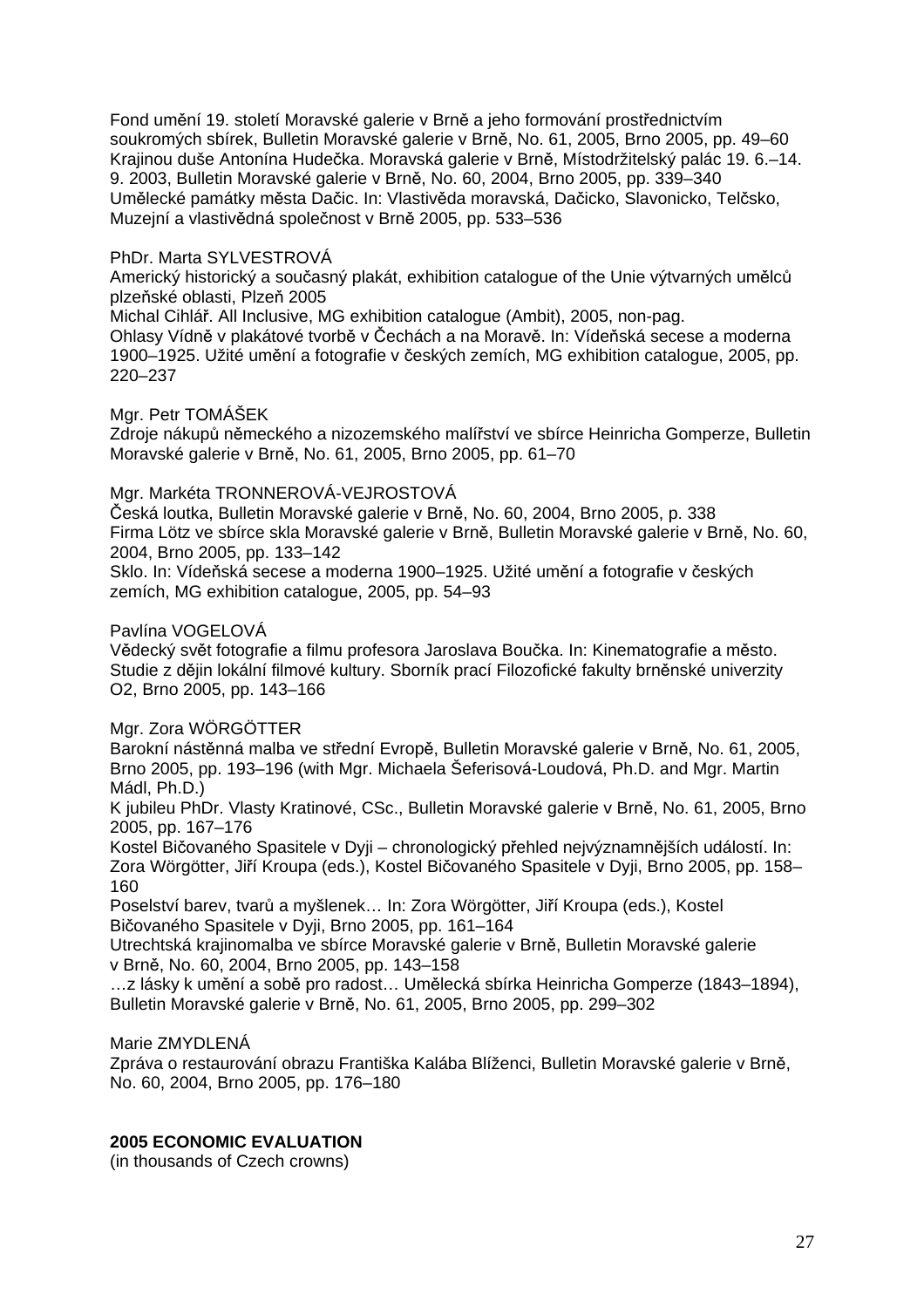| Yields in total                                       | 79,715      |
|-------------------------------------------------------|-------------|
| of which: Ministry of Culture CR contribution         | 65,043      |
| EU grant                                              | 1,647       |
| <b>Grant Agency CR</b>                                | 70          |
| Takings and income                                    | 12,955      |
| of which: takings from the sale of goods and services | 4,147       |
| of which gallery's own goods and the sale of          | 1,696       |
| catalogues on commission                              |             |
| tickets                                               | 1,150       |
| promotion                                             | 360         |
| rent                                                  | 587         |
| export permits                                        | 8           |
| library takings, reproduction rights                  | 346         |
| unfinished production                                 | 0           |
| material activation                                   | 3,527       |
| other sources of income                               | 5,281       |
| of which: use of financial funds                      | 3,625       |
| of which: RF                                          | $\mathbf 0$ |
| FRIM - repairs                                        | 3,625       |
| other income                                          | 1,536       |
| sponsorship                                           | 120         |
|                                                       |             |

| Expenses in total              | 79,708 |
|--------------------------------|--------|
| of which: material             | 5,398  |
| energy                         | 6,659  |
| services                       | 18,072 |
| personnel expenses in total    | 35,124 |
| of which: salary expenses      | 24,593 |
| other personnel expenses       | 732    |
| social security                | 8,803  |
| social expenses                | 535    |
| other social expenses          | 461    |
| <b>HIM and DHIM deductions</b> | 6,738  |
| income tax                     | 430    |
| repairs and maintenance        | 4,221  |
| travelling costs               | 832    |
| representation costs           | 188    |
| sold goods expenses            | 1,681  |
| other expenses                 | 365    |
|                                |        |

Economic result 7

| Of total expenses               |        |
|---------------------------------|--------|
| exhibition expenses             | 11,927 |
| restoration of collection items | 1,218  |
| book purchases                  | 677    |
| purchase of collection items    | 2,716  |

Special-purpose subsidies of a non-investment character from the Ministry of Culture:

| EZS, EPS – ISO                         | 91   |
|----------------------------------------|------|
| Cultural activities                    | .846 |
| Institutional research and development |      |